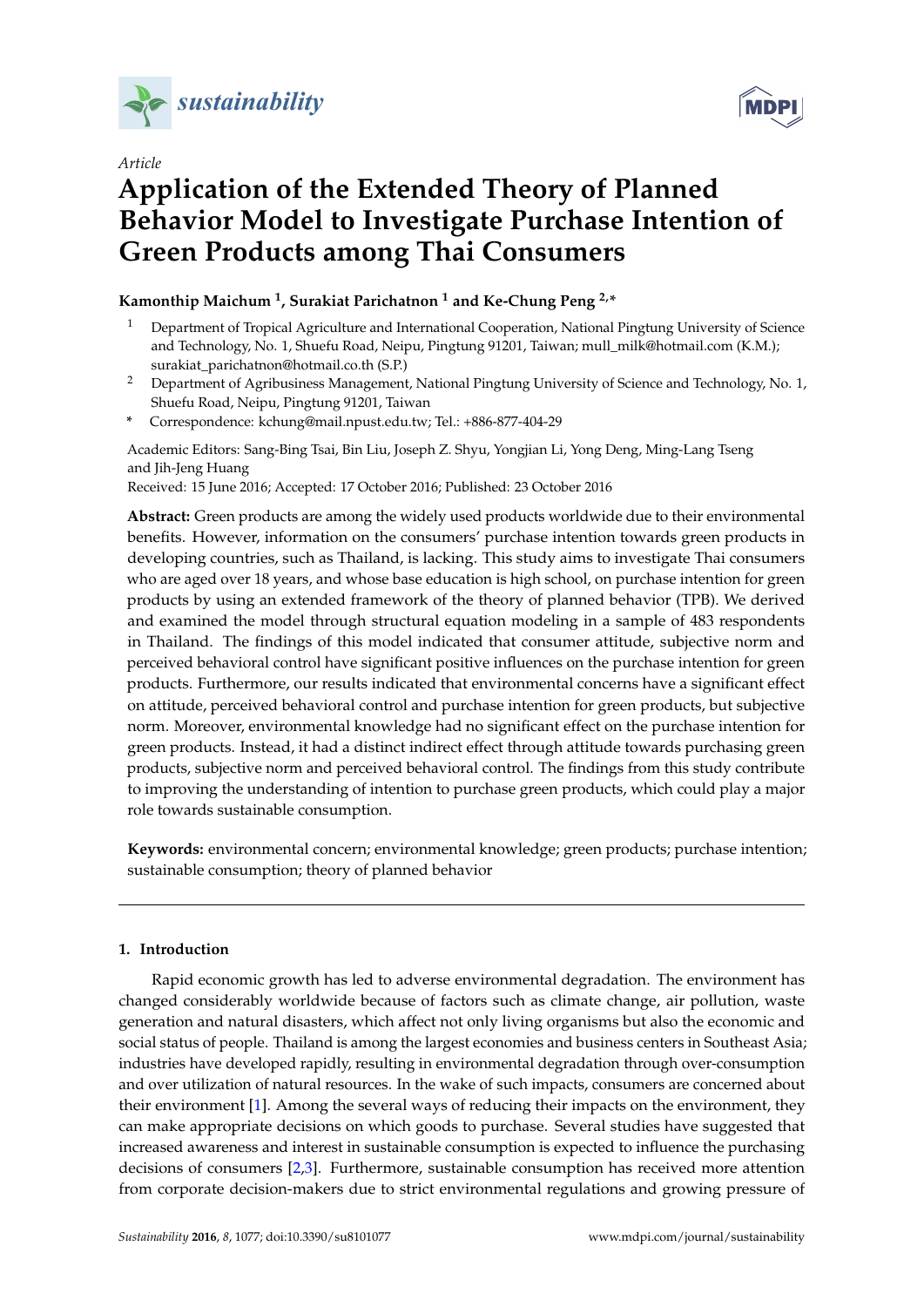stakeholders focused on environmental conservation [\[2](#page-14-1)[,4](#page-14-3)[–6\]](#page-14-4). Thus, environmental problems and their adverse impact on human health has become an important issue among academic, government and private organizations [\[7](#page-14-5)[,8\]](#page-14-6).

The consumption of environmentally friendly products (referred to as green products in this study) could be one way of reducing environmental impacts [\[9](#page-14-7)[,10\]](#page-14-8). Green products refer to products that are safe to purchase, and are of good quality, and are produced under the principles of sustainable development [\[11\]](#page-14-9). In recent years, the production of green products has increased substantially worldwide; products that will not pollute the environment, and can be recycled or conserved using low-toxicity materials [\[12\]](#page-14-10). Consequently, they have popularity among consumers globally [\[2](#page-14-1)[,9\]](#page-14-7).

According to Ottman [\[13\]](#page-14-11), consumers would purchase green products when their needs or wants for safety, quality, availability and convenience are a priority and when they realize that green products can help to solve environmental problems. Consumers judge the value of a product using quality indicators and then combine this judgment to evaluate their purchase intention. In marketing, most researchers are interested in identifying the source of green products purchase intention [\[14\]](#page-14-12) as it helps to develop appropriate strategies and in gaining market share for such products. In addition, retaining customers, developing products, and responding to customer needs are the motives of good practices for every business. Several researchers in developed countries have studied the intentions and behavior of consumers towards green products such as in United States [\[15–](#page-14-13)[17\]](#page-14-14), United Kingdom [\[18\]](#page-14-15), and Italy [\[19\]](#page-14-16). Paul et al. [\[2\]](#page-14-1) suggested that consumers from developed countries are more concerned about the environment than those from developing countries. Moreover, green products have also drawn the attention of developing countries, including China [\[20\]](#page-14-17), India [\[21](#page-14-18)[,22\]](#page-15-0), Indonesia [\[23\]](#page-15-1), and Malaysia [\[17,](#page-14-14)[24\]](#page-15-2). In Thailand, research on environmental issues and green purchasing behavior is just getting started when compared to other developing countries [\[25](#page-15-3)[–27\]](#page-15-4). A theory widely used to examine the motivation of individuals intention and behavior, is the theory of planned behavior (TPB) [\[28](#page-15-5)[,29\]](#page-15-6). It is the most popular theoretical framework to explain determinants and antecedents of purchase intention. For this reason, this theoretical framework was adopted in this study.

Previous studies have used the TPB model to examine the motivation of purchase intention for green products without factoring in the impacts of environmental concerns and environmental knowledge. Environmental concerns and environmental knowledge are important factors influencing the buying decision for green products [\[2,](#page-14-1)[7\]](#page-14-5). Therefore, products acceptable to customers in terms of cost, quality, performance and product-related environmental concerns should be developed [\[30,](#page-15-7)[31\]](#page-15-8). According to Gilg et al. [\[32\]](#page-15-9), green consumption is a relatively new area of research and more information is still needed on the role of environmental concerns on green consumption. Environmental concern is a direct predictor of specific environmental behavior, which is estimated by the attitude of consumers towards a specific behavior [\[33,](#page-15-10)[34\]](#page-15-11). Environmental knowledge on the other hand can provide concepts and general knowledge of how products interact with the natural environment and this could lead to sustainable development. Ohtomo and Hirose [\[35\]](#page-15-12) observed that if consumers lack knowledge about green products, an attitude-behavior gap result between their environmental concern and their actual purchasing behavior. This may have strong influence on the purchase intention, and could prognosticate sustainable consumption behavior. Thus, environmental concern and environmental knowledge are considered equally important in the purchase decision for green products [\[36](#page-15-13)[,37\]](#page-15-14). For these reasons, we integrate these two variables (environmental concerns and environmental knowledge) to the TPB model theoretical framework as antecedents of purchase intention for green products.

In addition, previous literature suggests that demographic variables (old age and high level education) influence green products purchasing behavior [\[2](#page-14-1)[,38](#page-15-15)[–41\]](#page-15-16). In 2015, Thailand had an estimated population of those aged 18 years (and over) and having a base education of high school of about 35 million people [\[42\]](#page-15-17), which is half of the entire Thailand population estimated at 70 million. These groups often act as leaders in families having the responsibility to obtain new products, provide information, and to make purchases [\[43\]](#page-15-18). This study aims to investigate the intention of sustainable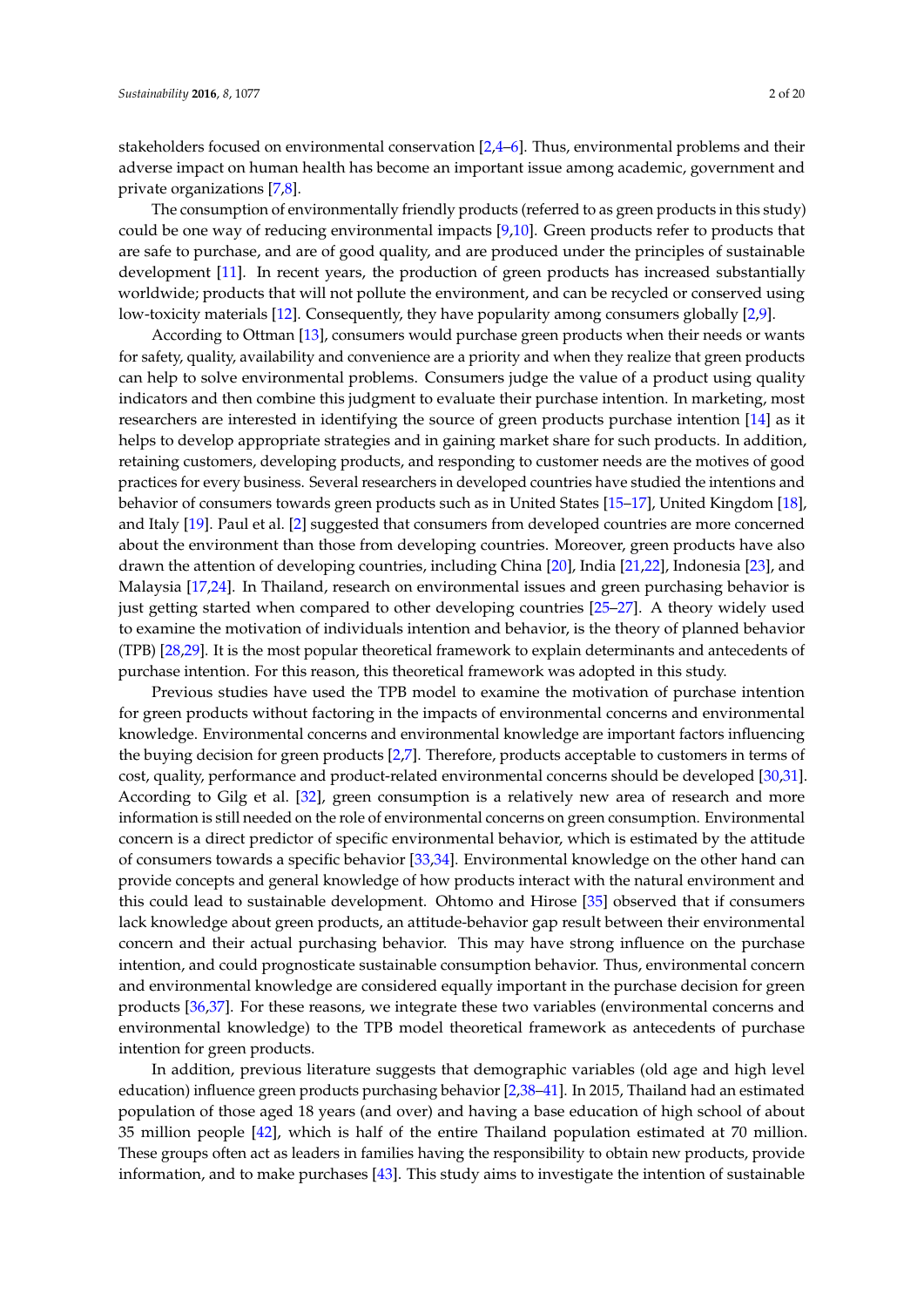consumption through green products by using an extended framework of the TPB model. It will be of great significance especially to policy makers as they develop sustainable marketing strategies specific to the target group.

# **2. Theoretical Background and Hypotheses Development 2. Theoretical Background and Hypotheses Development**

The structure of the proposed framework is shown in Figure 1. In total, 11 hypotheses are The structure of the proposed framework is shown in Figure [1](#page-2-0). In total, 11 hypotheses are drawn from six constructs, namely, attitude towards purchasing green products, subjective norm, drawn from six constructs, namely, attitude towards purchasing green products, subjective norm, perceived behavioral control, environment concern, environment knowledge and purchase intention perceived behavioral control, environment concern, environment knowledge and purchase for green products.

<span id="page-2-0"></span>

**Figure 1.** Proposed research framework. **Figure 1.** Proposed research framework.

## *2.1. Green Products 2.1. Green Products*

Green products have less environmental impact and are less harmful to human health. Green products have less environmental impact and are less harmful to human health. Srivastava [44] found that green products have evolved as a result of increasing concerns about Srivastava [\[44\]](#page-15-19) found that green products have evolved as a result of increasing concerns about global warming, global and local pollution levels, diminishing natural reserves, and the overflowing global warming, global and local pollution levels, diminishing natural reserves, and the overflowing of wastes. Consumers translate environmental concerns into their staunch commitment to purchase green products. Consumers who are aware of and interested about environmental problems are green products. Consumers who are aware of and interested about environmental problems are called green consumers [45]. Green or sustainable consumption refers to the widespread change of called green consumers [\[45\]](#page-15-20). Green or sustainable consumption refers to the widespread change of consumer behavior in order to reduce the environmental impact associated with consumption [46]. consumer behavior in order to reduce the environmental impact associated with consumption [\[46\]](#page-16-0). According to Roman et al. [47], sustainable consumption implies "the use of goods and services According to Roman et al. [\[47\]](#page-16-1), sustainable consumption implies "the use of goods and services which satisfy the basic needs and enable a better life quality and at the same time the minimization of the of the consumption of natural resources, the generation of toxic materials and waste and pollutants consumption of natural resources, the generation of toxic materials and waste and pollutants over a life cycle, so that there is no risk of the impossibility to satisfy the needs of future generations" (p. 2). In the short run, there is a need to create a shared sense of responsibility to the environment that will encourage consumers to buy green products, and in the long run, adopt an environmentally friendly lifestyle [\[48\]](#page-16-2). Therefore, the endeavor to understand the intentions of sustainable consumption towards green product is an important part of this study.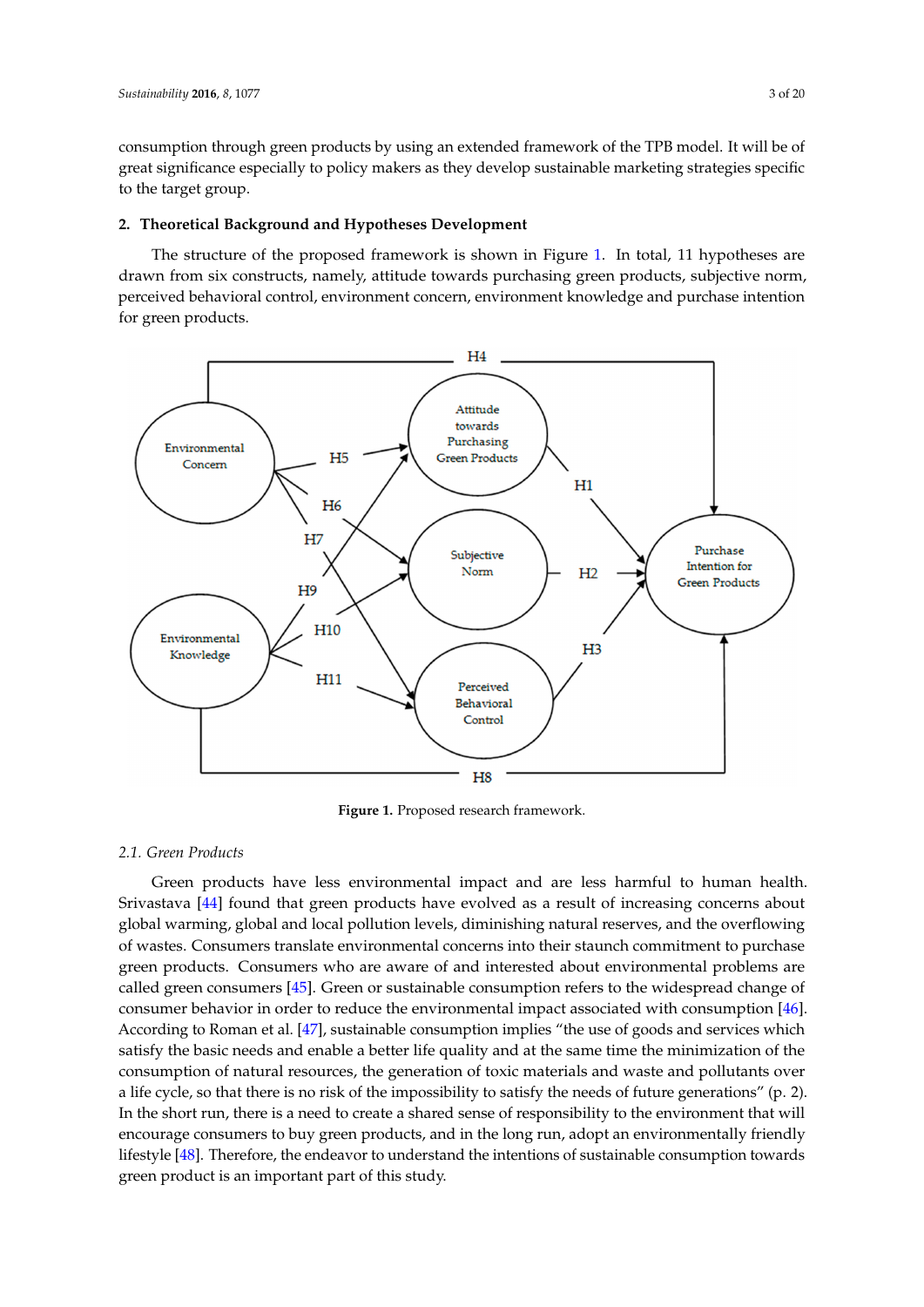#### *2.2. The Components of the Extended TPB Model*

TPB has been commended as the best model to predict intentions [\[7](#page-14-5)[,49\]](#page-16-3). The TPB framework, an extension of the theory of reasoned action (TRA) [\[50,](#page-16-4)[51\]](#page-16-5), is one of the most widely researched models among social psychologists for predicting behavioral intentions [\[52,](#page-16-6)[53\]](#page-16-7). Intention is a conscious plan of action, which specifically requires a behavior and motivation to actuate it [\[54\]](#page-16-8). Many studies describe the intentions and generally think they are the best predictors of behavior and fully mediate the impact of attitudes, subjective norms, and perceived behavioral control [\[19](#page-14-16)[,55](#page-16-9)[,56\]](#page-16-10). More specifically, intention is accepted as the best available predictor of human behavior, which is at the heart of the TPB framework [\[55](#page-16-9)[,57\]](#page-16-11). Rezai et al. [\[58\]](#page-16-12) applied TPB towards green food consumption in Malaysia, showing that consumers' intention to go green in food consumption is an essential component in the adoption of green products, and Bonini and Oppenheim [\[1\]](#page-14-0) and Paul et al. [\[2\]](#page-14-1) demonstrated how this could help achieve environmental sustainability. Jones et al. [\[59\]](#page-16-13), and Sutton [\[60\]](#page-16-14) define environmental sustainability as the ability to maintain things or qualities that are of significant value in the physical environment.

#### 2.2.1. Attitude towards Purchasing Green Products (ATT)

According to Fazio [\[61\]](#page-16-15), attitude is an interaction in memory between a given object and a summary evaluation of this object. Attitude is likely to reveal the psychological assessment of a product by the consumer [\[62–](#page-16-16)[64\]](#page-16-17). In particular, previous studies have focused on the relationship between attitudes and intention behavior. For example, Irland [\[65\]](#page-16-18) concluded that consumer's purchasing intentions are dependent upon their environmental attitudes. According to Tsen et al. [\[66\]](#page-16-19), attitude is among factors that plays a major role in predicting intentions of consumers who will pay for green products. Mostafa [\[67\]](#page-16-20) found that the positive relationship between attitude and behavioral intention has been established in many cultures. Attitude has a clear role in the decision to accept a specific behavior. Based on literature review, attitude will have an influence towards purchasing green products and as a result, the hypotheses below can be drawn.

H1: Attitude towards purchasing green products is positively associated with purchase intention for green products.

#### 2.2.2. Subjective Norm (SN)

Subjective norm refers to the perceived social pressure to perform or not to perform behavior [\[57](#page-16-11)[,68\]](#page-16-21). Subjective norm is the opinion of an individual that have an influence in one's decision making [\[69\]](#page-16-22). Zukin and Maguire [\[70\]](#page-16-23) studied social norms and found that they have a major influence on green consumption, and are the basis of many theories and models concerning consumption. Wiriyapinit [\[71\]](#page-16-24) demonstrated that family norm values imparted by parents in Thailand and purchase intentions were associated. Several studies have reported that the subjective norm is an important determinant of intention to purchase green products [\[2\]](#page-14-1), organic food [\[72\]](#page-17-0), and for green hotel revisit intention [\[57,](#page-16-11)[73,](#page-17-1)[74\]](#page-17-2). Therefore, subjective norm is an important factor in encouraging purchase intention for green products and we propose that:

H2: Subjective norm is positively associated with purchase intention for green products.

#### 2.2.3. Perceived Behavioral Control (PBC)

Perceived behavioral control refers to an individual's perceived ease or difficulty in performing a particular behavior [\[68\]](#page-16-21). A given behavior possibly occurs when an individual has both the ability and motivation to perform that behavior rather than when the individual has only one or neither factors [\[75\]](#page-17-3). According to the TPB model, developing perceived behavioral control prior to generating intention is essential. Li et al. [\[76\]](#page-17-4) proposed that the perceived affordances were perceptual cues that consumers possessed and used to evaluate products before purchasing. Moreover, Olsen [\[77\]](#page-17-5) pointed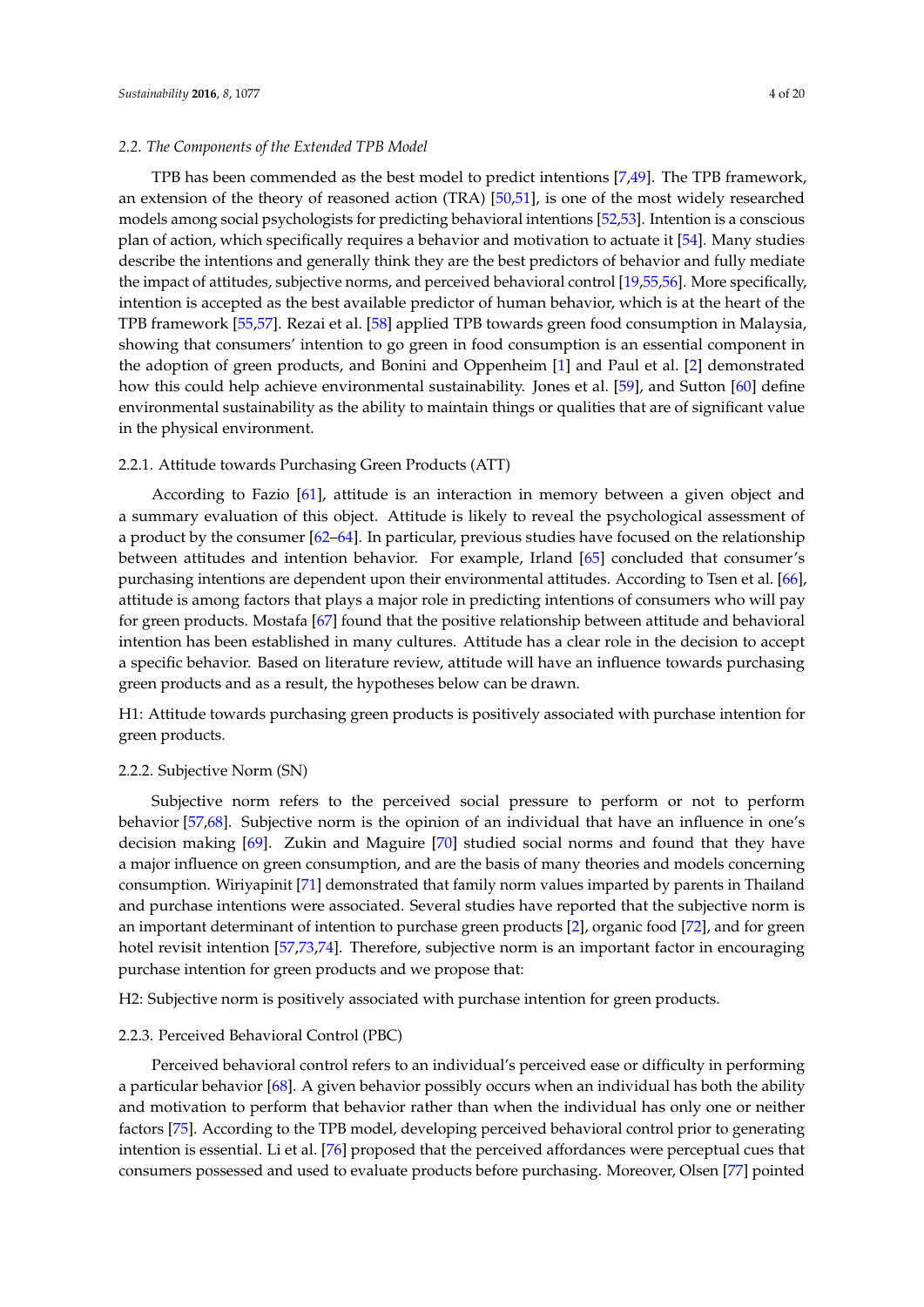that the most important control factors that influence consumers food purchasing include self-efficacy, and convenience/availability. Many researchers have concluded that confidence in the ability of the individual to control their behavior showed a positive relationship with purchase intention [\[78,](#page-17-6)[79\]](#page-17-7). Furthermore, perceived behavioral control has been associated with purchase intention in green hotels [\[57](#page-16-11)[,73\]](#page-17-1), organic foods [\[80](#page-17-8)[,81\]](#page-17-9), and green products [\[82\]](#page-17-10). Based on this discussion we propose the following hypotheses.

H3: Perceived behavioral control is positively associated with purchase intention for green products.

#### 2.2.4. Environmental Concern (EC)

Environmental concern is defined by Alibeli and Johnson [\[83\]](#page-17-11) as the extent to which people are aware of environmental issues and their willingness to solve environmental problems. Diamantopoulos et al. [\[37\]](#page-15-14) observed that environmental concerns are an important factor in consumer decision making process. Aman et al. [\[84\]](#page-17-12) observed that an increasing number of consumers with environmental concerns will increase the intention to purchase green products. Consumers having a higher level of concern towards the environment may result in the purchase of green products. Thus, environmental concern is often cited as a strong motivator to purchase [\[85,](#page-17-13)[86\]](#page-17-14). Several studies have examined the influence of environmental concern on the green products purchase intention [\[84](#page-17-12)[,87](#page-17-15)[,88\]](#page-17-16). Irawan and Darmayanti [\[88\]](#page-17-16) also reported a positive impact of the environmental concern on green purchase intention among university students in Indonesia. Accordingly, the following hypothesis is suggested:

H4: Environmental concern is positively associated with purchase intention for green products.

Environmental concerns are important in the study of environmental attitudes [\[7](#page-14-5)[,89\]](#page-17-17). Hanson [\[89\]](#page-17-17) reported that environmental concern have a positive influence on attitude towards green consumers in Canada. Mostafa [\[67\]](#page-16-20) observed that environmental concern positively influence the consumers' attitude towards green products which further influences their green purchase intention. Bamberg [\[90\]](#page-17-18) defines environmental concern as a strong attitude for protecting the environment. Hartmann and Apaolaza-Ibáñez [\[91\]](#page-17-19) considered the direct and indirect impacts of environmental concern, finding that environmental concern affects attitude and purchase intention towards green products. Thus, we hypothesize that:

H5: Environmental concern is positively associated with attitude towards purchasing green products.

Subjective norm is influenced by the increase in environmental concerns which reduces the perception of difficulty in terms of resources, time, as well as other factors [\[2\]](#page-14-1). Therefore, environmental concerns influence behavior through pressure from family and/or friends who accept or reject the green purchase behavior. Bamberg [\[90\]](#page-17-18) reported that environmental concern has direct effects on subjective norm for students' decision to request an information brochure about green electricity products. This result indicates that the highly environmentally concerned students' perceived a stronger support from important reference persons (such as friends, parents/family, groups from the environmental movement, personally known professors, and energy providers) than low concerned students. Therefore, they showed more interest in obtaining information about green electricity products and intended to use the offered brochure for their actual requirements. Based on this discussion, we propose the following hypotheses.

H6: Environmental concern is positively associated with subjective norm.

In Chen and Tung [\[73\]](#page-17-1), the intention to visit green hotels was indirectly influenced by environmental concern through attitude, subjective norms, and perceived behavioral control. Bamberg [\[90\]](#page-17-18) showed that environmental concern can predict perceived behavioral control for energy conservation behaviors. Furthermore, few studies have reported the link between environmental concern and positive influences for attitude, subjective norm and perceived behavioral control [\[2\]](#page-14-1),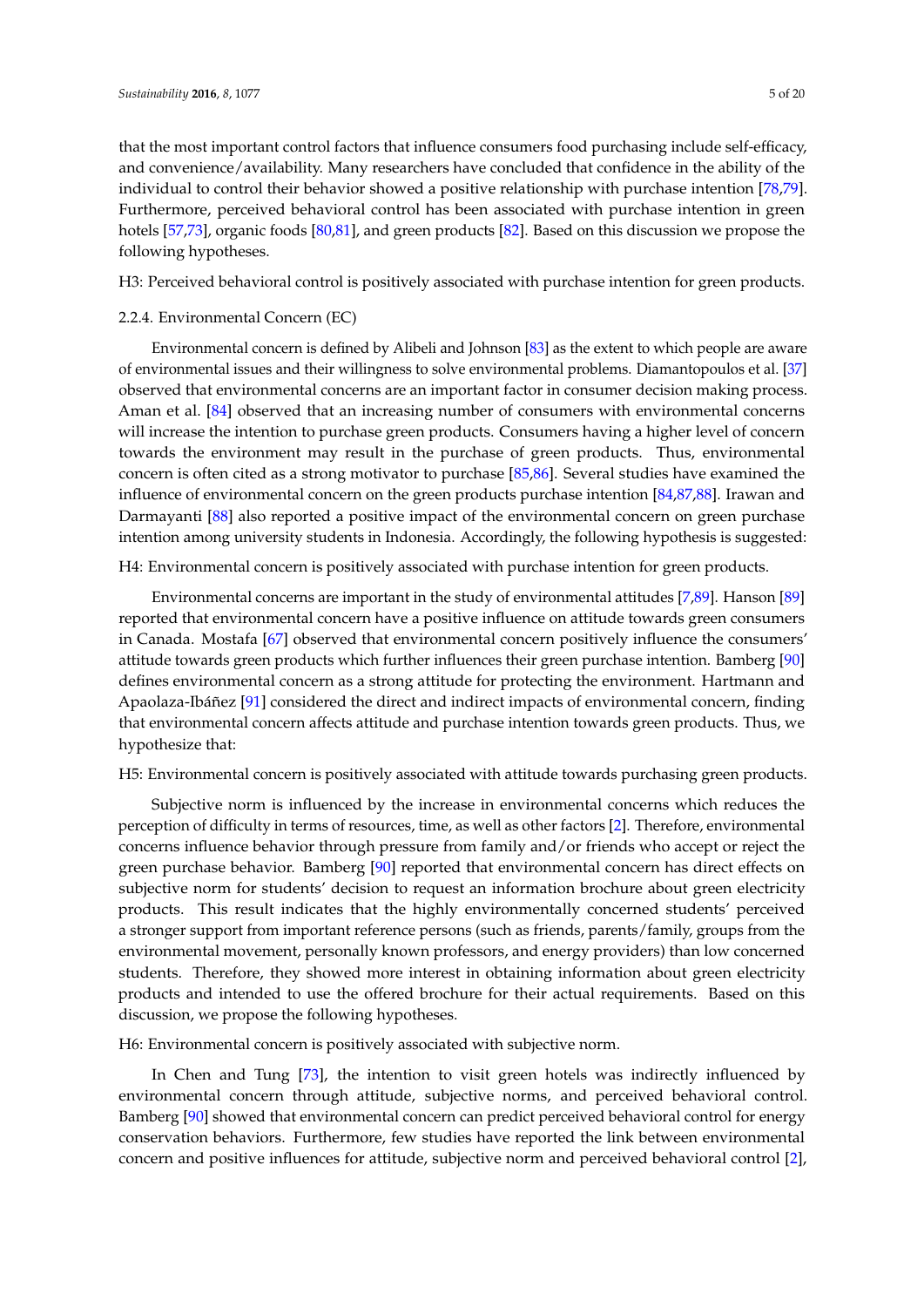all of which influences the purchase intention. On the basis of the above discussion, the following hypotheses are proposed.

H7: Environmental concern is positively associated with perceived behavioral control.

#### 2.2.5. Environmental Knowledge (EK)

Environmental knowledge is defined by Taufique et al. [\[92\]](#page-17-20), and Fryxell and Lo [\[93\]](#page-17-21) as knowledge of the facts, key relationships that lead to environmental impacts, and environmental responsibility of the individual that leads to sustainable development. Hill and Lynchehaun [\[94\]](#page-17-22) concluded that knowledge of an individual about the environment has a major influence on environmental issues. With an increase in environmental knowledge, the consumers become more informed, and that raises the possibility of high purchase intention [\[95,](#page-17-23)[96\]](#page-18-0). Previous studies found that environmental knowledge is one of the important variables that have significant positive influence on consumers' intention to purchase green products [\[97–](#page-18-1)[99\]](#page-18-2). As a result, we hypothesize that:

H8: Environmental knowledge is positively associated with purchase intention for green products.

If consumers have the knowledge of environmental issues, it will encourage consumers to have a positive attitude towards green products [\[84\]](#page-17-12). Bradley et al. [\[100\]](#page-18-3) suggested that students have the low knowledge scores had unfavorable environmental attitudes compared with students have the high knowledge scores. Mostafa [\[67\]](#page-16-20) showed that environmental knowledge is positively linked with attitude towards green products which further influences their purchase intention. Hence, based on the above discussion, this study hypothesizes that:

H9: Environmental knowledge is positively associated with attitude towards purchasing green products.

Moorman et al. [\[101\]](#page-18-4) suggested that subjective knowledge influences the choice of the consumer, as they are inspired to act on the knowledge they have. Yang and Kahlor [\[102\]](#page-18-5) proposed that when people perceive that others expect them to know about environmental issues, they might purposely present themselves as knowing a lot about this issue. Thus, people who act according to social norms might have paid more attention to environmental information and actually developed a greater knowledge base. The above discussion leads to the following hypotheses:

H10: Environmental knowledge is positively associated with subjective norm.

According to Kim et al. [\[103\]](#page-18-6), knowledge will also increase the belief that one has control of the situation, thereby increasing perceived behavioral control. Therefore, it is hypothesized that:

H11: Environmental knowledge is positively associated with perceived behavioral control.

#### **3. Methodology**

#### *3.1. Sample and Data Collection*

Data used in this study were obtained from structured questionnaires designed to target those who were 18 years (or older) and highly educated with at least high school education. According to Chan [\[104\]](#page-18-7), the green context under investigation is very difficult to be understood by minors due to the complexity of thought it brings to decision making. Thus, the ideal sample for this study consisted of adults (age 18 years or older). Furthermore, many researchers have suggested that people with less education find it hard to understand the topic under consideration compared to those with higher education [\[2,](#page-14-1)[57](#page-16-11)[,105](#page-18-8)[–107\]](#page-18-9). Therefore, quota sampling technique was used in this study to select respondents of or over 18 years of age and having a minimum education level of high school that resided in Thailand. The Thailand National Statistical Office showed that in 2015, Thailand had about 20.601 million households with an average household size of 3.2 people per household. People who are aged 18 years or more and having a minimum high school education for this study had about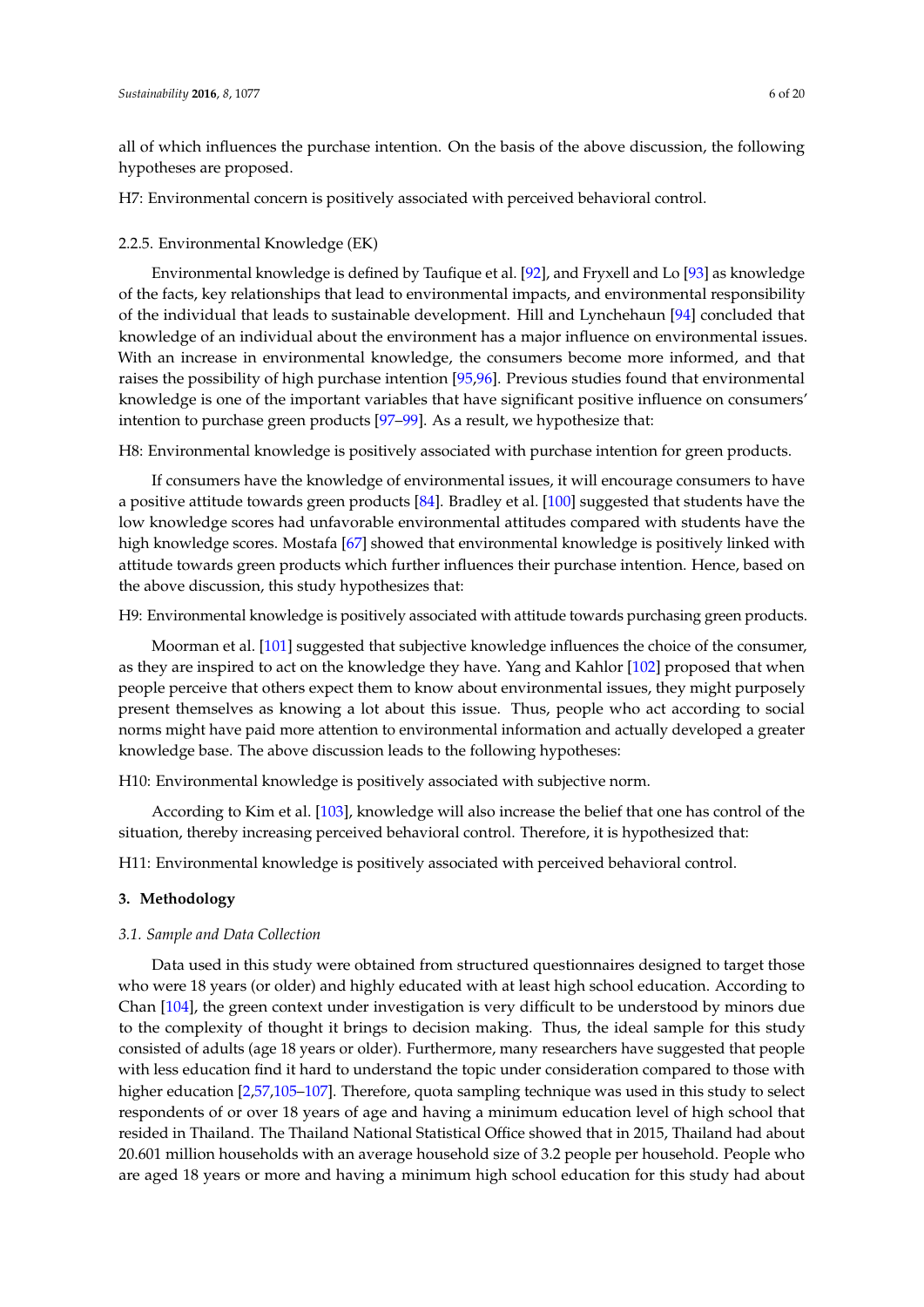10.938 million households. Moreover, the statistical office showed that households nationwide earned an average of 26,915 THB per month and average income per person was 9212 THB per month [\[42\]](#page-15-17).

Prior to formal data collection, two pilot tests were conducted. The first pilot test examined the validity and reliability of the questionnaire by testing it on 55 consumers who purchased green products. The comments and suggestions from these respondents were used to improve the questionnaire in terms of simplicity and ease of understanding. After the first revision, a second pilot test was conducted on another 55 consumers to re-evaluate the reliability. Finally, the questionnaire for data collection was established.

Responses were collected through face to face interviews from the consumers. Face to face interview survey was selected as an instrument, because they are based on personal interaction and can be controlled within the survey environment [\[108\]](#page-18-10), and they reduce the non-response rate [\[109\]](#page-18-11). Nunnally and Bernstein [\[110\]](#page-18-12) recommend a sample size of 300 or more and Charter [\[111\]](#page-18-13) concluded that a minimum sample size of 400 was needed for a sufficiently precise estimate of the Cronbach's α coefficient. In this study, a total of 550 questionnaires were distributed among consumers (green shops, green market, and convenience and department stores) who bought green products in Thailand from December 2015 to February 2016. In total, 483 usable responses were obtained yielding a response rate of 87.82%, which was much higher than the recommended value of at least 400 for structural equation modeling (SEM). In addition, the sample size was determined based on a confidence level of 95%, with a 5% margin of error. The questionnaire developed could be completed in approximately 10–15 min. As an incentive to participants, each respondent who completed the questionnaire received 3 USD (approximately 100 THB) cash as an appreciation for their participation. All questionnaires were returned to the researchers directly after completion without using any intermediaries.

From the descriptive statistics shown in Table [1,](#page-7-0) a majority of the respondents were females (59.01%), aged 25–34 years (42.03%), married (58.39%), bachelor's degree (44.10%), with a family size of 2–3 persons (58.18%), full-time job (32.71%), and a monthly income range of 30,001–40,000 THB per person (1 USD = 35.7933 THB as of 1 December 2015).

| Items                 | Classification      | Frequency | Percentage |
|-----------------------|---------------------|-----------|------------|
|                       | Male                | 198       | 40.99      |
| Gender                | Female              | 285       | 59.01      |
|                       | $18-24$ years       | 79        | 16.36      |
|                       | $25 - 34$ years     | 203       | 42.03      |
|                       | 35-44 years         | 132       | 27.33      |
| Age                   | 45-54 years         | 46        | 9.52       |
|                       | 55-64 years         | 19        | 3.93       |
|                       | 65 years or older   | 4         | 0.83       |
|                       | Single              | 187       | 38.72      |
| <b>Marital Status</b> | Married             | 282       | 58.39      |
|                       | Divorced/Widowed    | 14        | 2.90       |
|                       | High school         | 47        | 9.73       |
|                       | Diploma             | 68        | 14.08      |
| Education             | Bachelor's degree   | 213       | 44.10      |
|                       | Master's degree     | 134       | 27.74      |
|                       | Doctoral degree     | 21        | 4.35       |
|                       | 1 person            | 15        | 3.11       |
| Family size           | 2–3 persons         | 281       | 58.18      |
|                       | 4-5 persons         | 165       | 34.16      |
|                       | More than 5 persons | 22        | 4.55       |
|                       | Student             | 59        | 12.22      |
|                       | Housewife           | 81        | 16.77      |
|                       | Unemployed          | 47        | 9.73       |
| Employment status     | <b>Business</b>     | 120       | 24.84      |
|                       | Full-time job       | 158       | 32.71      |
|                       | Part-time job       | 18        | 3.73       |

|  |  | <b>Table 1.</b> Sample characteristics ( $n = 483$ ). |  |
|--|--|-------------------------------------------------------|--|
|--|--|-------------------------------------------------------|--|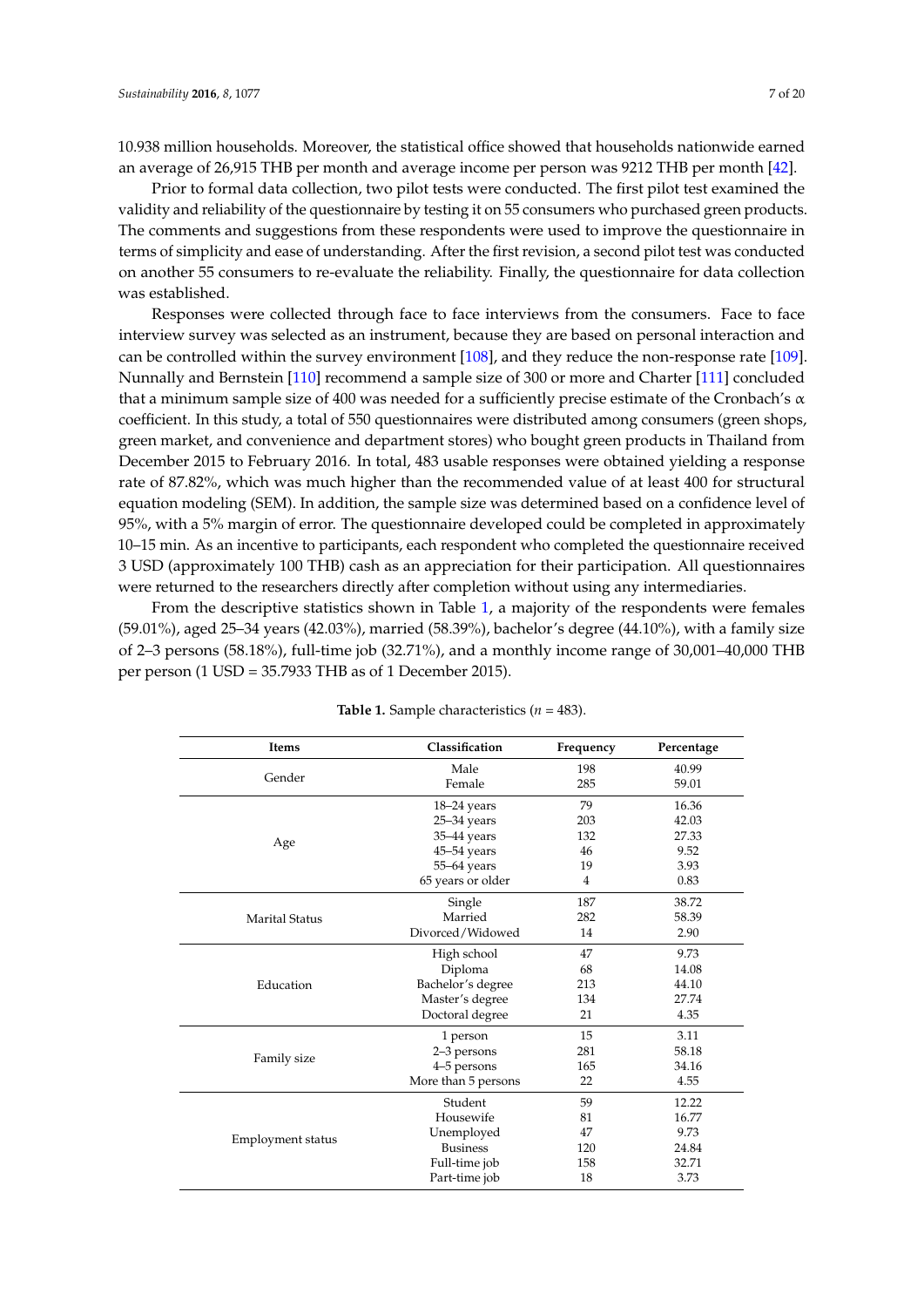<span id="page-7-0"></span>

| Items                         | Classification   | Frequency | Percentage |
|-------------------------------|------------------|-----------|------------|
|                               | Less than 10,000 | 43        | 8.90       |
|                               | 10,001-20,000    | 66        | 13.66      |
| Personal income—monthly (THB) | 20,001-30,000    | 135       | 27.95      |
|                               | 30,001-40,000    | 169       | 34.99      |
|                               | 40,001-50,000    | 31        | 6.42       |
|                               | More than 50,001 | 39        | 8.07       |

**Table 1.** *Cont.*

#### *3.2. Measures*

Measurement variables (shown in Table [2\)](#page-8-0) considered for each construct used in this study were either selected or modified from previous studies. A total of six constructs were used. First, attitude towards green products was measured on three items and extracted from previous studies [\[2](#page-14-1)[,99,](#page-18-2)[112\]](#page-18-14). Second, the validated three items were used to measure subjective norm taken from these studies [\[48,](#page-16-2)[55,](#page-16-9)[72\]](#page-17-0). Third, perceived behavioral control was measured on four items based on [\[48](#page-16-2)[,72](#page-17-0)[,113\]](#page-18-15). Fourth, environmental concern was measured by four different items, as proposed by [\[2,](#page-14-1)[21,](#page-14-18)[114\]](#page-18-16). Fifth, environmental knowledge was measured using three items based on [\[7,](#page-14-5)[21,](#page-14-18)[55\]](#page-16-9). Finally, purchase intention for environmentally sustainable products was measured through three items taken from [\[2,](#page-14-1)[99,](#page-18-2)[115\]](#page-18-17). The questionnaire used the 5-point Likert scale ranging from 1 (strongly disagree) to 5 (strongly agree). This scale asks respondents to indicate how much they strongly disagree or agree with a series of statements on a particular topic [\[116\]](#page-18-18).

Descriptive statistics of the questionnaire items are provided in Table [2,](#page-8-0) including the mean values of attitude, subjective norm, perceived behavioral control, environmental concern, environmental knowledge and purchase intention for green products were quite high and relatively favorable. The mean values of subjective norm were low compared with the other constructs at 3.424 because green products are still not common in Thailand.

| <b>Constructs/Questionnaire Items</b>                                                                          | Mean  | <b>Standard Deviation</b> |
|----------------------------------------------------------------------------------------------------------------|-------|---------------------------|
| Attitude towards purchasing green products                                                                     | 4.102 | 0.847                     |
| ATT1: I think that purchasing green product is favorable                                                       | 4.081 | 0.728                     |
| ATT2: I think that purchasing green product is a good idea                                                     | 4.264 | 0.771                     |
| ATT3: I think that purchasing green product is safe                                                            | 3.962 | 0.638                     |
| Subjective norm                                                                                                | 3.424 | 0.991                     |
| SN1: My family think that I should purchase green products rather than<br>normal products                      | 3.372 | 0.943                     |
| SN2: My close friends think that I should purchase green products rather<br>than normal products               | 3.468 | 0.991                     |
| SN3: Most people who are important to me think I should purchase<br>green products rather than normal products | 3.433 | 0.978                     |
| Perceived behavioral control                                                                                   | 4.004 | 0.843                     |
| PBC1: I am confident that I can purchase green products rather than normal<br>products when I want             | 3.560 | 0.974                     |
| PBC2: I see myself as capable of purchasing green products in future                                           | 4.218 | 0.742                     |
| PBC3: I have resources, time and willingness to purchase green products                                        | 4.342 | 0.737                     |
| PBC4: There are likely to be plenty of opportunities for me to purchase<br>green products                      | 3.894 | 0.851                     |
| Environmental concern                                                                                          | 4.125 | 0.773                     |
| EC1: I am very concerned about the state of the world's environment                                            | 4.314 | 0.731                     |
| EC2: I am willing to reduce my consumption to help protect the environment                                     | 4.481 | 0.876                     |

**Table 2.** Descriptive statistics of the questionnaire items.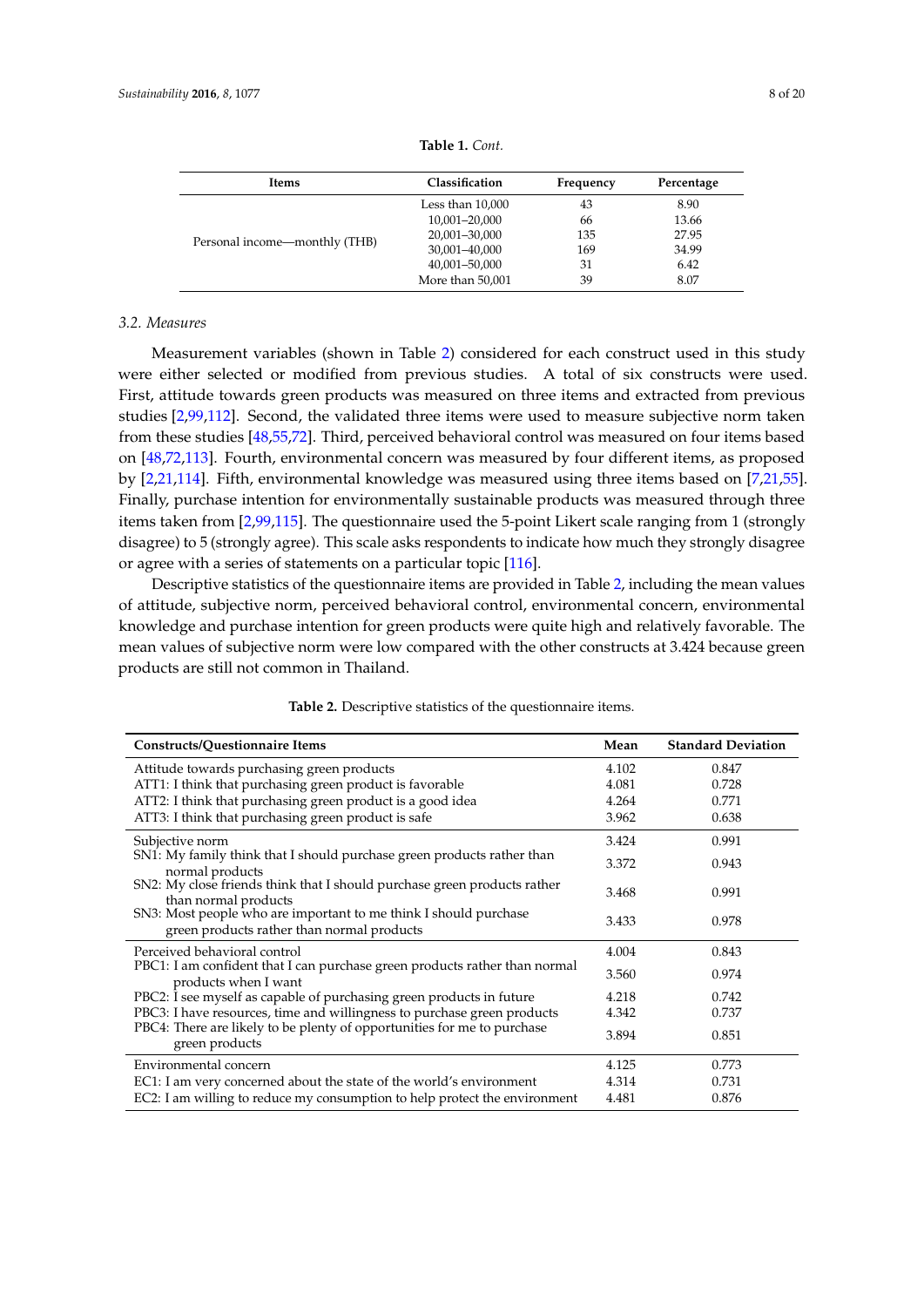<span id="page-8-0"></span>

| <b>Constructs/Ouestionnaire Items</b>                                                                    | Mean  | <b>Standard Deviation</b> |
|----------------------------------------------------------------------------------------------------------|-------|---------------------------|
| EC3: Major social changes are necessary to protect the natural environment                               | 3.860 | 0.832                     |
| EC4: Major political change is necessary to protect the natural environment                              | 3.843 | 0.893                     |
| Environmental knowledge                                                                                  | 3.789 | 0.835                     |
| EK1: I prefer to check the eco-labels and certifications on green products<br>before purchase            | 3.874 | 0.814                     |
| EK2: I want to have a deeper insight of the inputs, processes and impacts of<br>products before purchase | 3.935 | 0.762                     |
| EK3: I would prefer to gain substantial information on green products<br>before purchase                 | 3.557 | 0.978                     |
| Purchase intention for green products                                                                    | 4.130 | 0.764                     |
| PI1: I intend to purchase green products next time because of its positive<br>environmental contribution | 3.893 | 0.852                     |
| PI2: I plan to purchase more green products rather than normal products                                  | 4.097 | 0.813                     |
| PI3: I will consider switching to eco-friendly brands for ecological reasons                             | 4.399 | 0.781                     |

| Table 2. Cont. |  |
|----------------|--|
|----------------|--|

#### *3.3. Tools for Analysis*

Data analyses were conducted using the statistical package for social sciences (SPSS 23.0) and analysis of moment structures (AMOS 19.0) software, to achieve the purpose and to test hypotheses of this study. SPSS 23.0 was used for descriptive analysis to analyze preliminary results and to find out the demographic characteristics of the sample. Cronbach's  $\alpha$  coefficient was adopted to test the reliability of the measurement items. With AMOS 19.0, confirmatory factor analysis (CFA) was used to assess the adequacy of measurement for confirming the reliability, convergent and divergent validity, followed by using SEM to test the hypothesized relationships among study constructs.

#### **4. Results**

#### *4.1. Testing of Reliability and Validity of the Measurement Model*

The measurement model fit was assessed through confirmatory factor analysis (CFA) to confirm the factor loadings of the six constructs; attitude, subjective norm, perceived behavioral control, environmental concern, environmental knowledge and purchase intention for green products. Convergent and discriminant validities and the overall fit with data were examined to ensure the model validity and reliability. To test the internal consistency of the indicators of each studied construct, the most common method is to calculate the coefficient alpha of a given construct [\[117,](#page-18-19)[118\]](#page-18-20). As shown in Table [3,](#page-9-0) Cronbach's  $\alpha$  coefficients were calculated for internal validity, and the values ranged from 0.808 to 0.943. Nunnally and Bernstein [\[110\]](#page-18-12) suggested Cronbach's  $\alpha$  level beyond 0.700. Therefore, the values obtained suggest that all constructs were internally consistent and reliable.

According to Hair et al. [\[119\]](#page-18-21), the factor loading should be greater than 0.700. Therefore, all of standardized factor loadings were significant ranging from 0.704 to 0.970. The construct reliability was tested using composite reliability measures that assess the extent to which items in the construct measure the latent concept. Convergent validity of the CFA results should be supported by composite reliability (CR) and the average variance extracted (AVE) [\[119\]](#page-18-21). Hair et al. [\[119\]](#page-18-21) proposed that the estimates of CR and AVE, which measures the amount of variance explained by the given construct, should be higher than 0.700 and 0.500, respectively. As presented in Table [3,](#page-9-0) the CR and AVE values ranged from 0.812 to 0.946 and 0.591 to 0.856, respectively, surpassing the respective recommended levels of 0.700 and 0.500.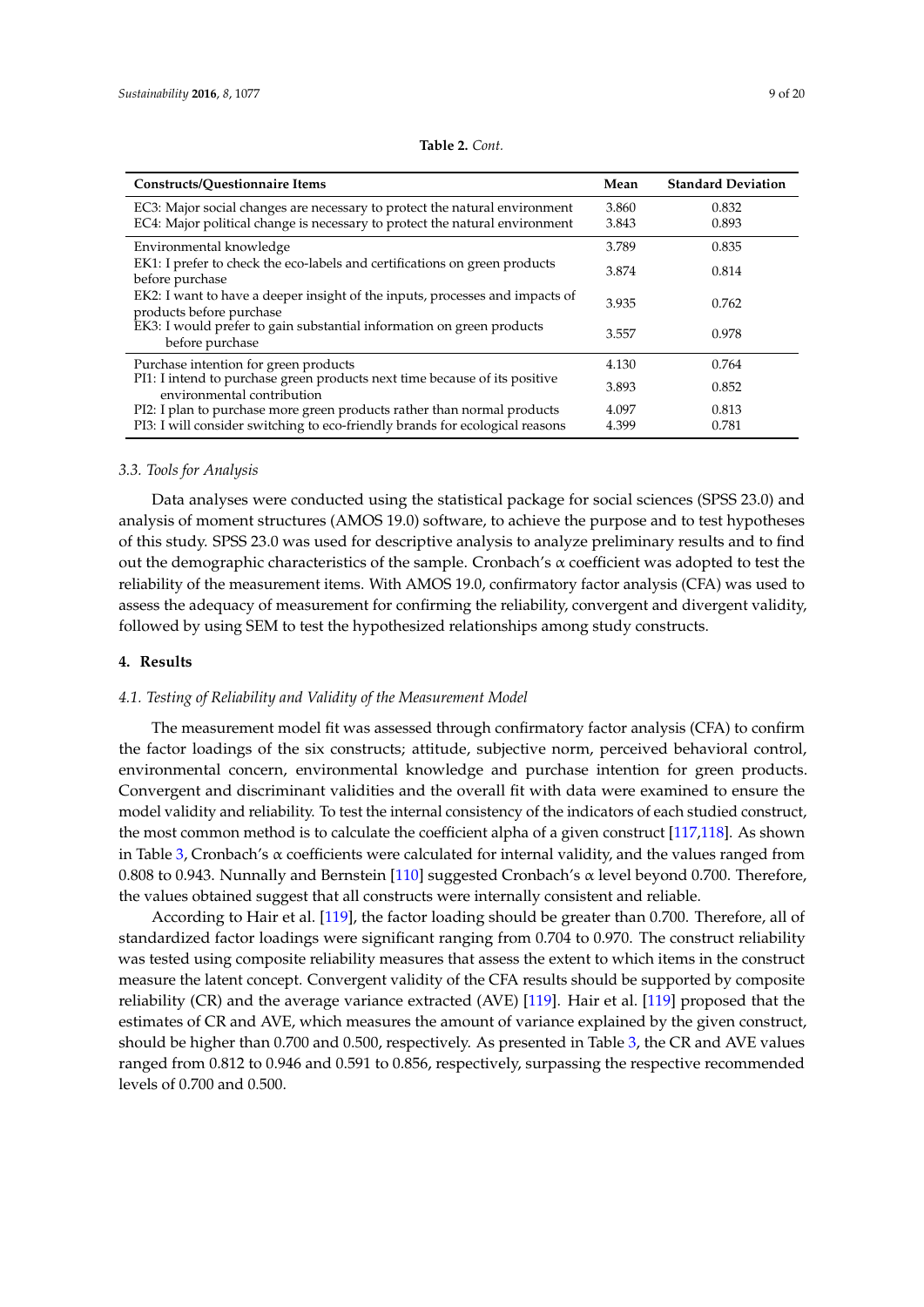<span id="page-9-0"></span>

| Construct                                              | Ouestion<br><b>Item</b>                                                                                       | Cronbach's $\alpha$ | Standardized<br><b>Factor Loading</b>                           | Composite<br>Reliability | Average<br>Variance<br><b>Extracted</b> |
|--------------------------------------------------------|---------------------------------------------------------------------------------------------------------------|---------------------|-----------------------------------------------------------------|--------------------------|-----------------------------------------|
| Attitude towards<br>purchasing green<br>products (ATT) | ATT <sub>1</sub><br>ATT <sub>2</sub><br>ATT3                                                                  | 0.858               | $0.891$ <sup>a</sup><br>$0.720$ ***<br>$0.854$ ***              | 0.873                    | 0.680                                   |
| Subjective norm (SN)                                   | SN <sub>1</sub><br>SN <sub>2</sub><br>SN <sub>3</sub>                                                         | 0.808               | $0.705$ <sup>a</sup><br>$0.760$ ***<br>$0.834$ ***              | 0.812                    | 0.593                                   |
| Perceived behavioral<br>control (PBC)                  | PBC <sub>1</sub><br>PBC <sub>2</sub><br>PBC <sub>3</sub><br>PBC4                                              | 0.850               | $0.704$ <sup>a</sup><br>$0.768$ ***<br>$0.830***$<br>$0.813***$ | 0.852                    | 0.591                                   |
| Environmental<br>concern (EC)                          | 0.826 <sup>a</sup><br>EC1<br>$0.860***$<br>EC2<br>0.892<br>$0.885***$<br>EC <sub>3</sub><br>EC4<br>$0.856***$ |                     |                                                                 | 0.893                    | 0.735                                   |
| Environmental<br>knowledge (EK)                        | EK1<br>EK <sub>2</sub><br>EK3                                                                                 | 0.830               | $0.745$ <sup>a</sup><br>$0.794$ ***<br>$0.823$ ***              | 0.830                    | 0.624                                   |
| Purchase intention for<br>green products (PI)          | PI <sub>1</sub><br>PI <sub>2</sub><br>PI3                                                                     | 0.943               | $0.854$ <sup>a</sup><br>$0.950***$<br>$0.970$ ***               | 0.946                    | 0.856                                   |

**Table 3.** Reliability and validity of the constructs.

Note: \*\*\*  $p < 0.001$ , <sup>a</sup> Values were not calculated because loading was set to 1.000 to fix construct variance.

All CFA results indicated that the measurement model had acceptable convergent and discriminant validities, the hypothesized measurement model was reliable and considerable for examining the structural associations among the constructs. The recommended acceptance of a considerable fit for a model requires that the obtained fit-indices of goodness-of-fit statistic (GFI), the adjusted goodness-of-fit statistic (AGFI), relative fit index (RFI), and normed-fit index (NFI) should be greater than 0.900 [\[120\]](#page-18-22). For alternative indices, comparative fit index (CFI) should be greater than 0.950, root mean square error of approximation (RMSEA) should be less than 0.080, and root mean square residual (RMR) should be less than 0.050 [\[121\]](#page-18-23). As shown in Table [4,](#page-9-1) the CFA results showed that the measurement model fit indices were as follows: the chi-square test result was 261.507 with 68 degrees of freedom (df), *p* < 0.001, the ratio of the chi-square value to the df was 3.845, and, according to the standard described by Marsh and Hocevar [\[122\]](#page-19-0), we achieved a ratio of chi-square to the df ranging between 2 and 5. Furthermore, other fit index values for GFI, AGFI, RFI, NFI, CFI, RMSEA, and RMR were 0.939, 0.918, 0.969, 0.963, 0.971, 0.068, and 0.039, respectively. The results exceeded their respective common acceptance levels. Therefore, the measurement model had a good fit with the data. In addition, Table [5](#page-10-0) shows that the inter-correlations among measurement variables in the research model. All correlations were significant  $(p < 0.001)$ .

|  |  |  | <b>Table 4.</b> Measurement model fit indices. |
|--|--|--|------------------------------------------------|

<span id="page-9-1"></span>

| <b>Fit Indices</b>                              | Criteria  | Indicators              | <b>Sources</b> |
|-------------------------------------------------|-----------|-------------------------|----------------|
| Chi-square                                      | p > 0.050 | 261.507 ( $p < 0.001$ ) | $[123 - 126]$  |
| Chi-square/df (degree of freedom)               | < 5.000   | 3.845(261.507/68)       |                |
| Goodness of Fit Index (GFI)                     | >0.900    | 0.939                   |                |
| Adjusted Goodness of Fit Index (AGFI)           | >0.900    | 0.918                   |                |
| Relative Fit Index (RFI)                        | >0.900    | 0.969                   |                |
| Normed Fit Index (NFI)                          | >0.900    | 0.963                   |                |
| Comparative Fit Index (CFI)                     | >0.950    | 0.971                   |                |
| Root Mean Square Error of Approximation (RMSEA) | < 0.080   | 0.068                   |                |
| Root Mean Square Residual (RMR)                 | < 0.050   | 0.039                   |                |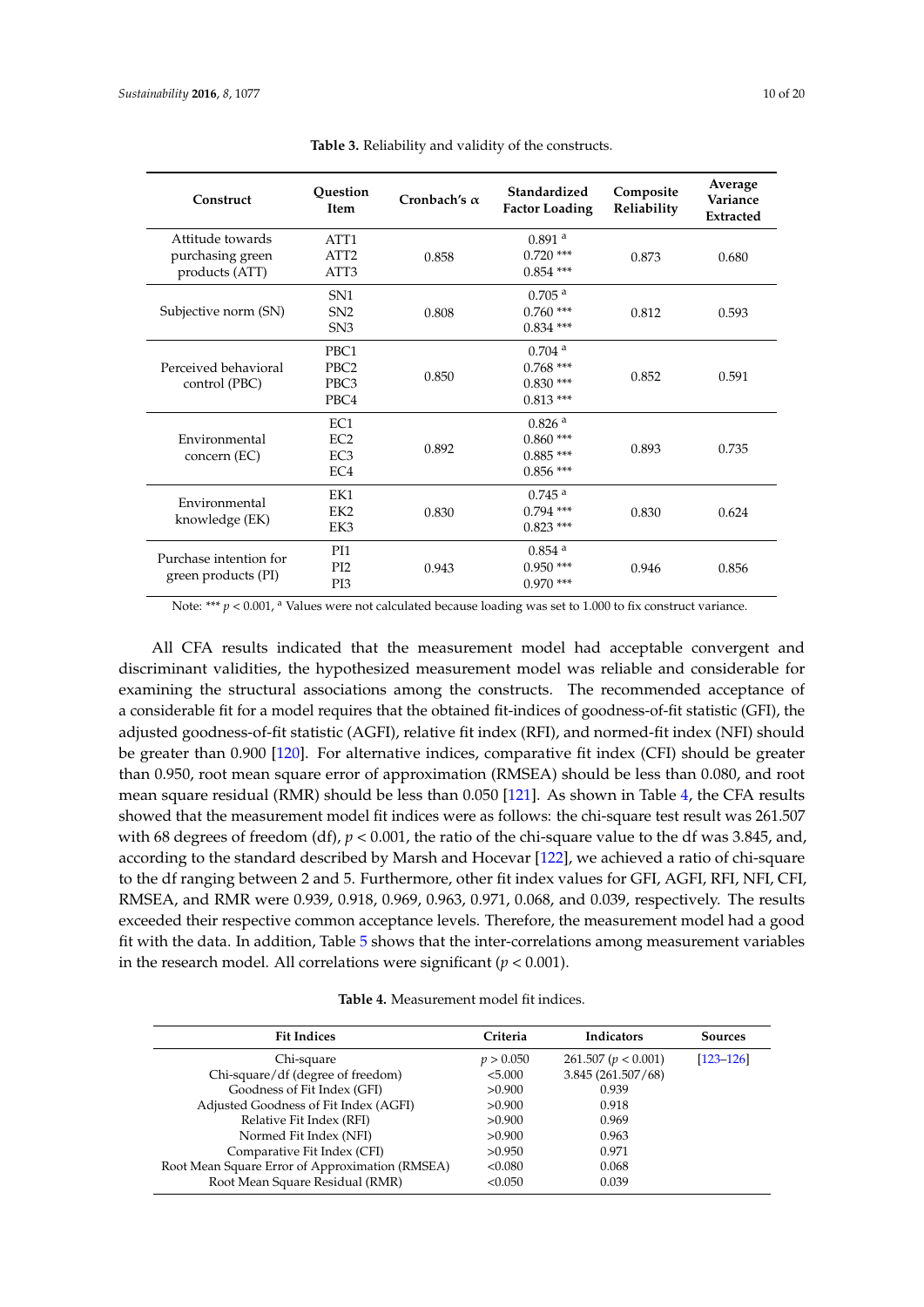**Table 5.** Inter-correlations among model variables.

<span id="page-10-0"></span>

|                  | ATT1  | ATT2        | ATT3       | SN <sub>1</sub> | SN2         | SN3         | PBC1        | PBC <sub>2</sub> | PBC3        | PBC4        | EC1         | EC <sub>2</sub> | EC3         | EC <sub>4</sub> | EK1         | EK <sub>2</sub> | EK3         | PI1         | PI2         | PI3         |
|------------------|-------|-------------|------------|-----------------|-------------|-------------|-------------|------------------|-------------|-------------|-------------|-----------------|-------------|-----------------|-------------|-----------------|-------------|-------------|-------------|-------------|
| ATT1             | 1.000 | $0.509$ *** | $0.457***$ | $0.448$ ***     | $0.405$ *** | $0.479$ *** | $0.302$ *** | $0.375***$       | $0.443$ *** | $0.539***$  | $0.474$ *** | $0.446$ ***     | $0.453***$  | $0.473$ ***     | $0.475***$  | $0.307***$      | $0.527***$  | $0.443$ *** | $0.489$ *** | $0.559$ *** |
| ATT <sub>2</sub> |       | 1.000       | $0.613***$ | $0.535***$      | $0.523$ *** | $0.497***$  | $0.451***$  | $0.522$ ***      | $0.508***$  | $0.486***$  | $0.463***$  | $0.490***$      | $0.507***$  | $0.487***$      | $0.544$ *** | $0.457***$      | $0.449***$  | $0.465***$  | $0.442$ *** | $0.447***$  |
| ATT3             |       |             | 1.000      | $0.713***$      | $0.407$ *** | $0.452$ *** | $0.305$ *** | $0.285***$       | $0.416***$  | $0.530***$  | $0.460$ *** | $0.530***$      | $0.410***$  | $0.592$ ***     | $0.502$ *** | $0.396$ ***     | $0.502$ *** | $0.342$ *** | $0.507$ *** | $0.581***$  |
| SN <sub>1</sub>  |       |             |            | 1.000           | $0.454$ *** | $0.458***$  | $0.573$ *** | $0.385***$       | $0.590***$  | $0.579$ *** | $0.448***$  | $0.452***$      | $0.395***$  | $0.381***$      | $0.389***$  | $0.415***$      | $0.327***$  | $0.435***$  | $0.389***$  | $0.402$ *** |
| SN2              |       |             |            |                 | 1.000       | $0.452***$  | $0.592$ *** | $0.610***$       | $0.566$ *** | $0.477***$  | $0.440$ *** | $0.409***$      | $0.412***$  | $0.417***$      | $0.554$ *** | $0.640$ ***     | $0.456***$  | $0.464$ *** | $0.561***$  | $0.467***$  |
| SN <sub>3</sub>  |       |             |            |                 |             | 1.000       | $0.751$ *** | $0.435***$       | $0.529$ *** | $0.584$ *** | $0.428***$  | $0.496$ ***     | $0.508***$  | $0.455***$      | $0.464$ *** | $0.370$ ***     | $0.444***$  | $0.537***$  | $0.579$ *** | $0.465***$  |
| PBC1             |       |             |            |                 |             |             | 1.000       | $0.714***$       | $0.449$ *** | $0.510***$  | $0.413***$  | $0.370$ ***     | $0.427***$  | $0.359***$      | $0.481***$  | $0.484$ ***     | $0.302$ *** | $0.395***$  | $0.489***$  | $0.548***$  |
| PBC <sub>2</sub> |       |             |            |                 |             |             |             | 1.000            | $0.605***$  | $0.511***$  | $0.402$ *** | $0.302$ ***     | $0.428$ *** | $0.428$ ***     | $0.473***$  | $0.510***$      | $0.311***$  | $0.431***$  | $0.581***$  | $0.441$ *** |
| PBC3             |       |             |            |                 |             |             |             |                  | 1.000       | $0.608***$  | $0.550***$  | $0.449***$      | $0.597***$  | $0.404$ ***     | $0.441$ *** | $0.343$ ***     | $0.437***$  | $0.486***$  | $0.531***$  | $0.480***$  |
| PBC4             |       |             |            |                 |             |             |             |                  |             | 1.000       | $0.405***$  | $0.511***$      | $0.484$ *** | $0.499***$      | $0.377***$  | $0.369***$      | $0.596$ *** | $0.504$ *** | $0.559***$  | $0.430***$  |
| EC1              |       |             |            |                 |             |             |             |                  |             |             | 1.000       | $0.692***$      | $0.755***$  | $0.544$ ***     | $0.512***$  | $0.477***$      | $0.499$ *** | $0.500$ *** | $0.513***$  | $0.585***$  |
| EC <sub>2</sub>  |       |             |            |                 |             |             |             |                  |             |             |             | 1.000           | $0.601***$  | $0.548***$      | $0.483***$  | $0.375***$      | $0.523$ *** | $0.517***$  | $0.372$ *** | $0.536***$  |
| EC3              |       |             |            |                 |             |             |             |                  |             |             |             |                 | 1.000       | $0.524$ ***     | $0.581***$  | $0.465***$      | $0.515***$  | $0.487***$  | $0.482***$  | $0.495***$  |
| EC <sub>4</sub>  |       |             |            |                 |             |             |             |                  |             |             |             |                 |             | 1.000           | $0.503$ *** | $0.351***$      | $0.463$ *** | $0.475***$  | $0.536$ *** | $0.452$ *** |
| EK1              |       |             |            |                 |             |             |             |                  |             |             |             |                 |             |                 | 1.000       | $0.523$ ***     | $0.431$ *** | $0.362$ *** | $0.524$ *** | $0.469***$  |
| EK <sub>2</sub>  |       |             |            |                 |             |             |             |                  |             |             |             |                 |             |                 |             | 1.000           | $0.538***$  | $0.392$ *** | $0.532***$  | $0.406***$  |
| EK3              |       |             |            |                 |             |             |             |                  |             |             |             |                 |             |                 |             |                 | 1.000       | $0.537***$  | $0.496$ *** | $0.520$ *** |
| PI1              |       |             |            |                 |             |             |             |                  |             |             |             |                 |             |                 |             |                 |             | 1.000       | $0.769***$  | $0.530***$  |
| PI <sub>2</sub>  |       |             |            |                 |             |             |             |                  |             |             |             |                 |             |                 |             |                 |             |             | 1.000       | $0.712***$  |
| PI3              |       |             |            |                 |             |             |             |                  |             |             |             |                 |             |                 |             |                 |             |             |             | 1.000       |
|                  |       |             |            |                 |             |             |             |                  |             |             |             |                 |             |                 |             |                 |             |             |             |             |

Note: \*\*\*  $p < 0.001$ .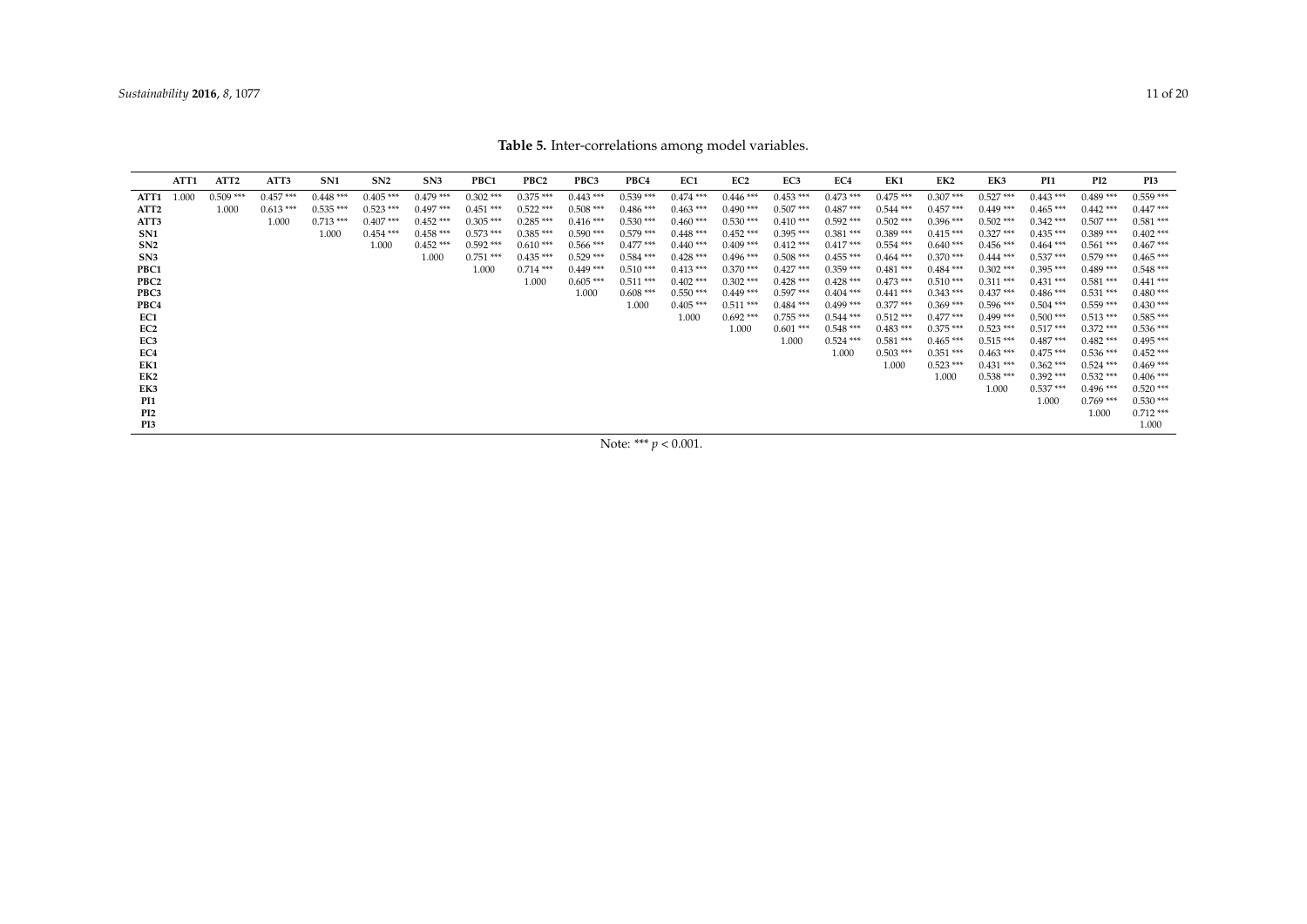# **4.2. Testing of the Structural Equation Model**

SEM was conducted by AMOS 19.0 using a maximum likelihood parameter that evaluated the hypothesized conceptual model of this study (Figure 2). As shown in Table [6,](#page-12-0) significant and satisfactory goodness-of-fit indices were obtained;  $\chi^2$  = 320.991 (*p* < 0.001), df = 71,  $\chi^2$ /df = 4.521, GFI = 0.949, AGFI = 0.926, RFI = 0.978, NFI = 0.976, CFI = 0.958, RMSEA = 0.065, and RMR = 0.027. All these indices were higher than the suggested goodness-of-fit values [\[127,](#page-19-3)[128\]](#page-19-4) for the proposed structural model. **indices were higher than the suggested goodness-of-fit values (127,128)** for the proposed structural model.

Table [7](#page-12-1) shows that the results of the structural model, and the standardized path coefficient indicated positive effects among the constructs in the structural model. In total, nine out of eleven hypotheses were supported. The positive relationship between attitude towards purchasing green products and purchase intention for green products (H1:  $β1 = 0.562$ , t = 8.512,  $p < 0.001$ ) indicated that **H1** was supported. According to H2, the positive estimate of coefficients between subjective norm and purchase intention for green products had significant positive effects (H2:  $\beta$ 2 = 0.307, t = 5.012,  $p < 0.01$ ). Thus, H2 was supported. The impact of perceived behavioral control (H3: β3 = 0.405, t = 6.512, *p* < 0.001) had significant positive effects on purchase intention for green products, supporting H3. Environmental concern had significant positive effect on purchase intention for green products 6.512, *p* < 0.001) had significant positive effects on purchase intention for green products, supporting (H4: β4 = 0.461, t = 6.770,  $p < 0.001$ ), attitude towards purchasing green products (H5: β5 = 0.342, t = 6.322,  $p < 0.01$ ) and perceived behavioral control (H7:  $\beta$ 7 = 0.413, t = 8.921,  $p < 0.001$ ), but not on subjective norm (H6:  $β6 = 0.109$ , t = 1.498). Thus, H4, H5 and H7 were supported, while H6 was not supported. Finally, environmental knowledge showed significant positive influences on attitude towards purchasing green products (H9: β9 = 0.350, t = 4.977,  $p < 0.01$ ), subjective norm (H10: β10 = 0.245, t = 3.478,  $p < 0.05$ ) as well as perceived behavioral control (H11: β11 = 0.347, t = 6.458,  $p < 0.01$ ), thus supporting H9, H10 and H11. However, environmental knowledge showed no significant influences on purchase intention for green products (H8: β8 = 0.045, t = 0.827); hence, H8 was not supported. However, it had indirect effects through attitude towards purchasing green products, subjective norm and perceived behavioral control. subjective norm and perceived behavioral control. (H<sub>4</sub>:  $p_1 = 0.461$ ,  $p_1 = 0.770$ ,  $p \times 0.001$ ), attitude towards purchasing green products (H5:  $p_0 = 0.542$ 

<span id="page-11-0"></span>

**Figure 2.** The results of the research model (\*  $p < 0.05$ ; \*\*  $p < 0.01$ ; \*\*\*  $p < 0.001$ ).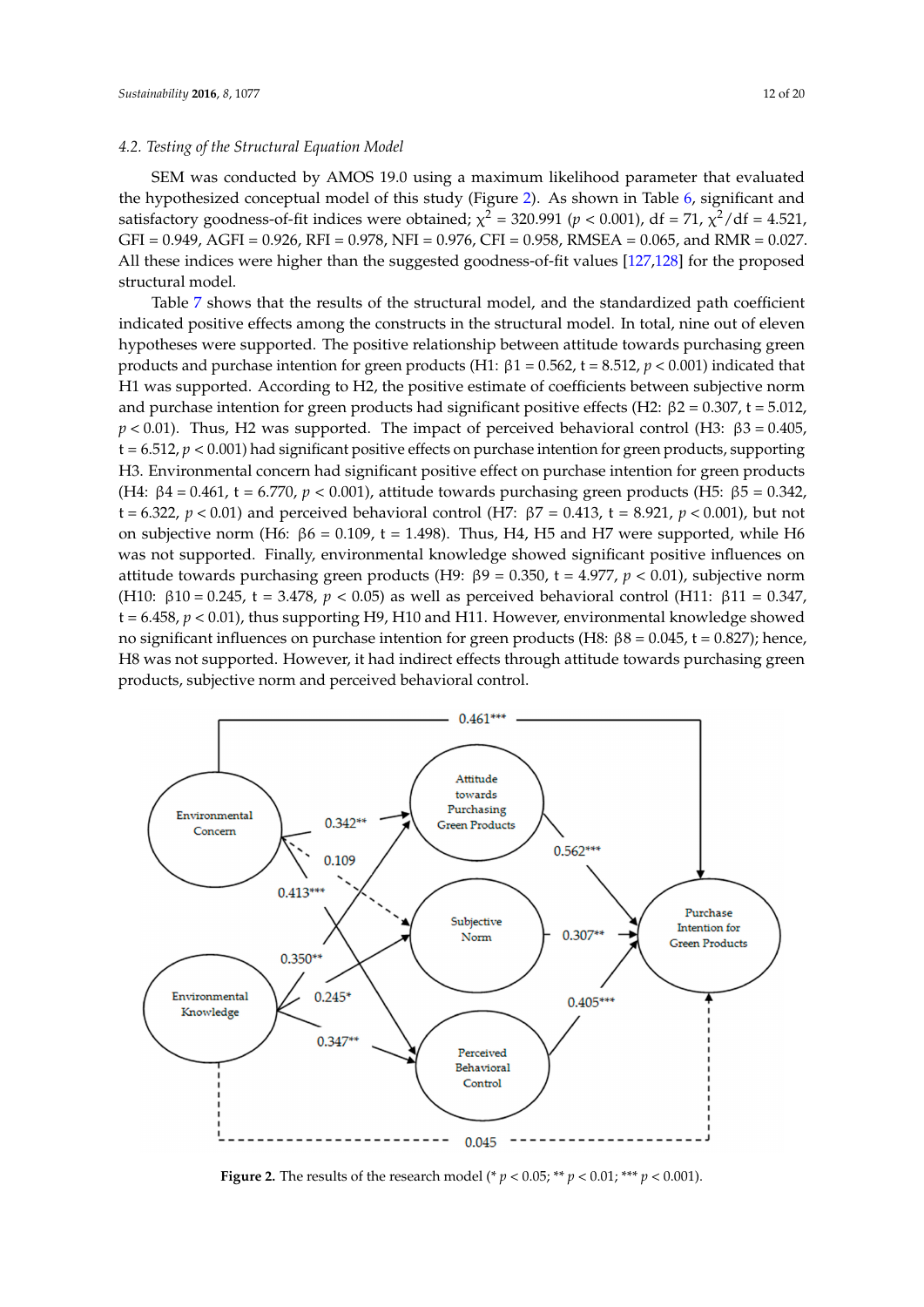<span id="page-12-0"></span>

| <b>Fit Indices</b>                              | Criteria  | Indicators              | <b>Sources</b> |
|-------------------------------------------------|-----------|-------------------------|----------------|
| Chi-square                                      | p > 0.050 | 320.991 ( $p < 0.001$ ) | $[124 - 126]$  |
| Chi-square/df (degree of freedom)               | < 5.000   | 4.521 (320.991/71)      |                |
| Goodness of Fit Index (GFI)                     | >0.900    | 0.949                   |                |
| Adjusted Goodness of Fit Index (AGFI)           | >0.900    | 0.926                   |                |
| Relative Fit Index (RFI)                        | >0.900    | 0.978                   |                |
| Normed Fit Index (NFI)                          | >0.900    | 0.976                   |                |
| Comparative Fit Index (CFI)                     | >0.950    | 0.958                   |                |
| Root Mean Square Error of Approximation (RMSEA) | < 0.080   | 0.065                   |                |
| Root Mean Square Residual (RMR)                 | < 0.050   | 0.027                   |                |

**Table 6.** Goodness-of-fit indices of the research model.

**Table 7.** Hypotheses results for the structural model.

<span id="page-12-1"></span>

| <b>Hypothesis</b> | <b>Path Correlation</b>                                                                           | <b>Standardized Path</b><br>Coefficient | t-Value | <b>Results</b> |
|-------------------|---------------------------------------------------------------------------------------------------|-----------------------------------------|---------|----------------|
| H1                | Attitude towards purchasing green products<br>$\rightarrow$ Purchase intention for green products | $0.562$ ***                             | 8.512   | Supported      |
| H2                | Subjective norm $\rightarrow$ Purchase intention for<br>green products                            | $0.307**$                               | 5.012   | Supported      |
| H <sub>3</sub>    | Perceived behavioral control $\rightarrow$ Purchase<br>intention for green products               | $0.405***$                              | 6.512   | Supported      |
| H4                | Environmental concern $\rightarrow$ Purchase intention<br>for green products                      | $0.461$ ***                             | 6.770   | Supported      |
| H <sub>5</sub>    | Environmental concern $\rightarrow$ Attitude towards<br>purchasing green products                 | $0.342**$                               | 6.322   | Supported      |
| H <sub>6</sub>    | Environmental concern $\rightarrow$ Subjective norm                                               | 0.109                                   | 1.498   | Not supported  |
| H7                | Environmental concern $\rightarrow$ Perceived<br>behavioral control                               | $0.413$ ***                             | 8.921   | Supported      |
| H8                | Environmental knowledge $\rightarrow$ Purchase<br>intention for green products                    | 0.045                                   | 0.827   | Not supported  |
| H9                | Environmental knowledge $\rightarrow$ Attitude towards<br>purchasing green products               | $0.350**$                               | 4.977   | Supported      |
| H <sub>10</sub>   | Environmental knowledge $\rightarrow$ Subjective norm                                             | $0.245*$                                | 3.478   | Supported      |
| H11               | Environmental knowledge $\rightarrow$ Perceived<br>behavioral control                             | $0.347**$                               | 6.458   | Supported      |

Note: \* *p* < 0.05; \*\* *p* < 0.01; \*\*\* *p* < 0.001.

### **5. Discussion and Conclusions**

This study examined the extended framework of the TPB model, in which environmental concern and knowledge are added as antecedents of attitude towards purchasing green products, subjective norm and perceived behavioral control. The purpose was to investigate Thai consumers' aged over 18 years and those with a minimum high school education level on the purchase intention of green products. The result suggested that consumers' intention for this group to buy green products can be predicted by attitude, subjective norm; perceive behavioral control, environmental concern as well as environmental knowledge.

Attitude, social norms, and perceived behavioral control were found to have significant positive effects on purchase intention of green products. Attitude had the most significant influence on consumer's purchase intention, which shows that attitude was the strongest predictor of purchase intention for green products followed by perceived behavioral control and lastly subjective norm. The overall results confirmed that the TPB model and its measures were suitable for the studied group. Ajzen [\[68\]](#page-16-21) observed that the more the positive attitude consumers have towards purchase behavior, the stronger the consumer's intentions to perform a behavior under their control. According to Tanner and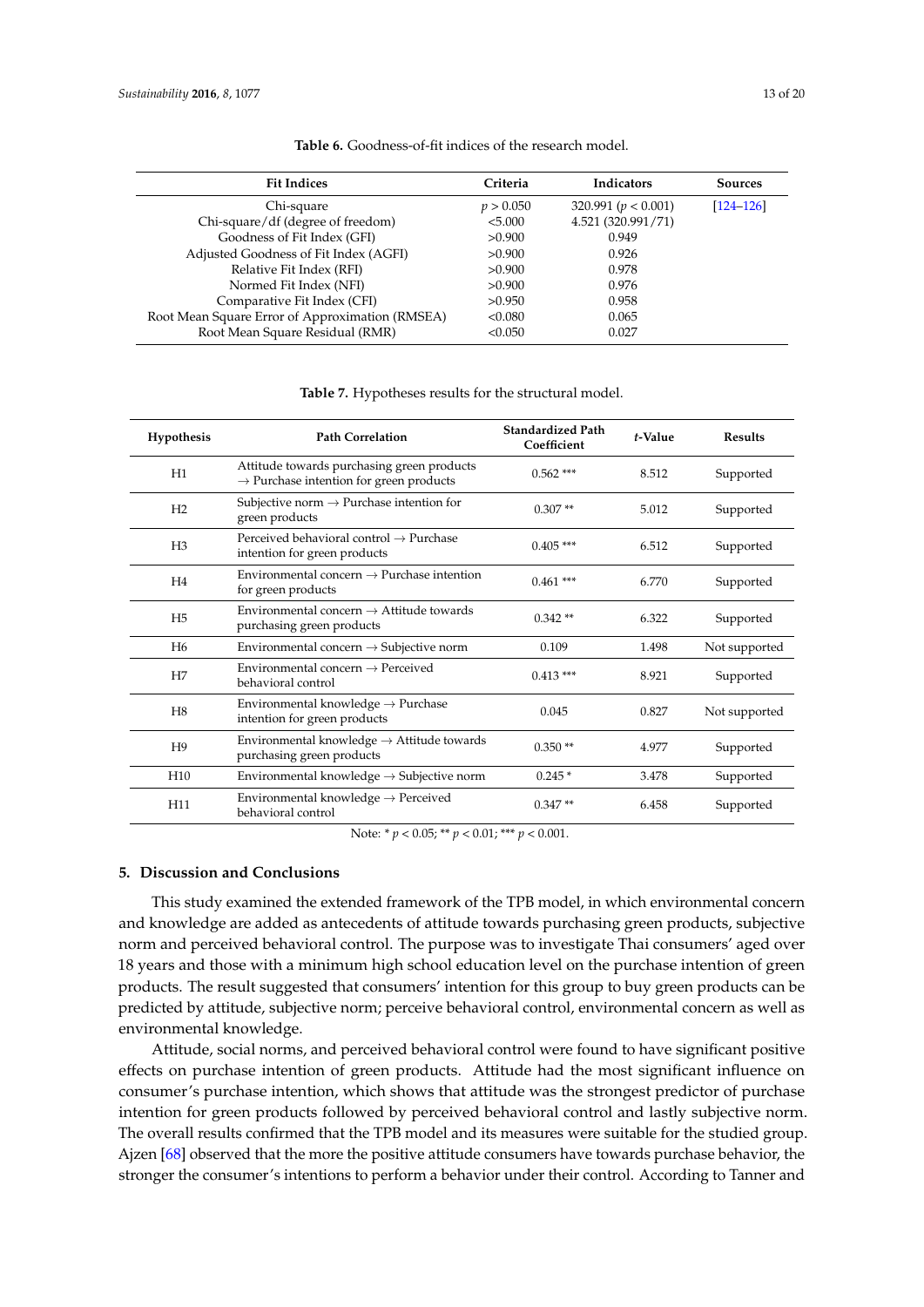Kast [\[129\]](#page-19-6), the positive attitude of consumers towards environmental protection strongly facilitates purchasing green products. The empirical finding reported that subjective norms have lower influence on purchase intention for green products when compared to attitude and perceived behavioral control of the TPB model. The result of subjective norms indicate that friends/family members' influence resulted to a little thrust concerning the reasons to buy green products for consumers [\[14\]](#page-14-12). Perceived behavioral control has a direct influence on intention behavior according to the TPB model [\[68\]](#page-16-21). Therefore, the concept of perceived effectiveness of an individual's actions and their applications to products were considered effective in promoting favorable attitudes and sustainable consumption behaviors, resulting in being a major driving force in the competitive market. This relationship has a great influence in green marketing because perceived behavioral control has been considered a good indication of the individuals' intentions to purchase green products [\[2,](#page-14-1)[78](#page-17-6)[,130\]](#page-19-7).

Environmental concern was found to be significant and positive for attitude, perceived behavioral control and purchase intention for green products, which is supported by the findings of Chen and Tung [\[73\]](#page-17-1), and Paul et al. [\[2\]](#page-14-1). In addition, this study suggests that environmental concern does not influence subjective norm among the studied group in Thailand.

Environmental knowledge was found to have significant positive influence for attitude, subjective norm, and perceived behavioral control for green products. Consumers will have a positive attitude towards purchasing green products if they have a high level of environmental knowledge; therefore, environmental knowledge has a significant role in environmental behavior. Kumar [\[22\]](#page-15-0) showed that environmental knowledge has a significant positive relationship with attitude towards green products. In another aspect, the environmental knowledge failed to provide any positive thrust concerning the reason of purchase intention for green products, just as shown by Ahmad and Thyagaraj [\[131\]](#page-19-8), and Chekima [\[132\]](#page-19-9). However, indirect effects were observed.

Our findings highlight several implications that may help in developing sound strategies for green products and their purchase intentions. Attitude towards purchasing green products, subjective norm and perceived behavioral control had high significant effect on the purchase intention with attitude having a strongest influence, followed by perceived behavioral control and lastly subjective norm. With attitude exerting a stronger influence than the subjective norm, marketers should try to attract the attention of Thai consumers towards green products using infomercials and promotions as this could help in influencing the consumers to purchase green products. Environmental knowledge had no significant effect on purchase intention for green products; however, it showed indirect effects through three TPB variables. For example, taking attitude towards purchasing green products as a mediator to purchase intention, Thai consumers who are knowledgeable about the environment and have positive attitudes make favorable adjustments towards purchase intention for green products. Environmental concern is among the strongest influences on the purchase intention for green products, suggesting that the government, private sector, entrepreneur, and marketers should develop public interventions showcasing how consumption of green products by the environmentally concerned could help in reducing adverse impacts on the environment. This could help increase the consumers' purchase intention for green products and also impact positively the environment within Thailand.

#### **6. Limitations and Future Directions**

The limitations and future directions of this study can be summarized in three points. First, the study considers green products in general instead of specific green products, so the findings could be different for different products. Future research should test the proposed model for various specific green products, such as organic products, recycled products, green toys, eco-car, green certified products, green restaurant, green hotels and so on. Second, the longitudinal approach is suggested as part of the research methods for further research to ascertain the change of attitude and purchase intention. Such an approach would be very useful in observing the reactions of consumers who intend to purchase more sustainable products towards green products and could also help us to understand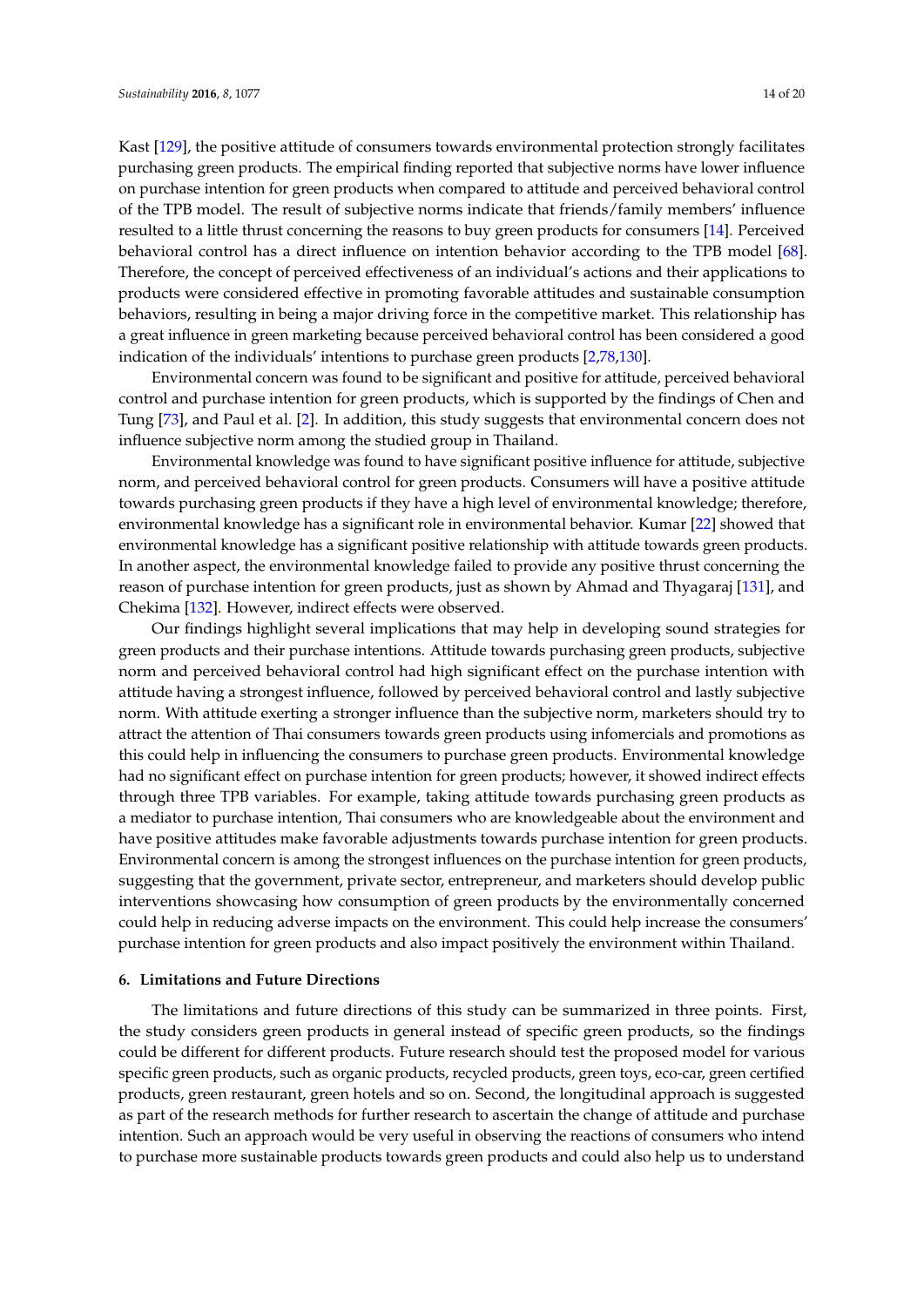how the behavioral intentions and attitudes are developed and influenced [\[133\]](#page-19-10). Finally, future studies may include samples from a diverse demographic population for more informed findings.

**Acknowledgments:** We would like to thank the survey respondents for taking their time to answer the questionnaire and the reviewers of this paper for their valuable comments.

**Author Contributions:** Kamonthip Maichum and Ke-Chung Peng were responsible for the concept, research design, data collection, statistical analysis, and writing of the manuscript. Surakiat Parichatnon distributed the questionnaire and conducted the analyses.

**Conflicts of Interest:** The authors declare no conflict of interest.

#### **References**

- <span id="page-14-0"></span>1. Bonini, S.M.; Oppenheim, J.M. Cultivating the green consumer. *Stanf. Soc. Innov. Rev.* **2008**, *6*, 56–61.
- <span id="page-14-1"></span>2. Paul, J.; Modi, A.; Patel, J. Predicting green product consumption using theory of planned behavior and reasoned action. *J. Retail. Consum. Serv.* **2016**, *29*, 123–134. [\[CrossRef\]](http://dx.doi.org/10.1016/j.jretconser.2015.11.006)
- <span id="page-14-2"></span>3. Azeiteiro, U.M.; Alves, F.; Pinto de Moura, A.; Pardal, M.Â.; Pita, C.; Chuenpagdee, R.; Pierce, G.J. Participatory issues in fisheries governance in europe. *Manag. Environ. Qual. Int. J.* **2012**, *23*, 347–361.
- <span id="page-14-3"></span>4. Maignan, I.; Ferrell, O. Corporate social responsibility and marketing: An integrative framework. *J. Acad. Mark. Sci.* **2004**, *32*, 3–19. [\[CrossRef\]](http://dx.doi.org/10.1177/0092070303258971)
- 5. Kärnä, J.; Hansen, E.; Juslin, H. Social responsibility in environmental marketing planning. *Eur. J. Mark.* **2003**, *37*, 848–871. [\[CrossRef\]](http://dx.doi.org/10.1108/03090560310465170)
- <span id="page-14-4"></span>6. Banerjee, S.B.; Iyer, E.S.; Kashyap, R.K. Corporate environmentalism: Antecedents and influence of industry type. *J. Mark.* **2003**, *67*, 106–122. [\[CrossRef\]](http://dx.doi.org/10.1509/jmkg.67.2.106.18604)
- <span id="page-14-5"></span>7. Yadav, R.; Pathak, G.S. Young consumers' intention towards buying green products in a developing nation: Extending the theory of planned behavior. *J. Clean. Prod.* **2016**, *135*, 732–739. [\[CrossRef\]](http://dx.doi.org/10.1016/j.jclepro.2016.06.120)
- <span id="page-14-6"></span>8. Haytko, D.L.; Matulich, E. Green advertising and environmentally responsible consumer behaviors: Linkages examined. *J. Manag. Mark. Res.* **2008**, *1*, 2–11.
- <span id="page-14-7"></span>9. Ritter, Á.M.; Borchardt, M.; Vaccaro, G.L.; Pereira, G.M.; Almeida, F. Motivations for promoting the consumption of green products in an emerging country: Exploring attitudes of brazilian consumers. *J. Clean. Prod.* **2015**, *106*, 507–520. [\[CrossRef\]](http://dx.doi.org/10.1016/j.jclepro.2014.11.066)
- <span id="page-14-8"></span>10. Mont, O.; Plepys, A. Sustainable consumption progress: Should we be proud or alarmed? *J. Clean. Prod.* **2008**, *16*, 531–537. [\[CrossRef\]](http://dx.doi.org/10.1016/j.jclepro.2007.01.009)
- <span id="page-14-9"></span>11. Lijuan, L. Enhancing sustainable development through developing green food: China's option. In *Sub-Regional Workshop*; Dfid Ii Project, Ed.; United Nations in Bangkok: BKK, Thailand, 2003.
- <span id="page-14-10"></span>12. Calkins, M. *Materials for Sustainable Sites: A Complete Guide to the Evaluation, Selection, and Use of Sustainable Construction Materials*; John Wiley & Sons: New York, NY, USA, 2008.
- <span id="page-14-11"></span>13. Ottman, J. Sometimes consumers will pay more to go green. *Mark. News* **1992**, *26*, 16.
- <span id="page-14-12"></span>14. Chan, R.Y.K.; Lau, L.B.Y. Explaining green purchasing behavior: A cross-cultural study on american and chinese consumers. *J. Int. Consum. Mark.* **2002**, *14*, 9–40. [\[CrossRef\]](http://dx.doi.org/10.1300/J046v14n02_02)
- <span id="page-14-13"></span>15. Barber, N.A.; Bishop, M.; Gruen, T. Who pays more (or less) for pro-environmental consumer goods? Using the auction method to assess actual willingness-to-pay. *J. Environ. Psychol.* **2014**, *40*, 218–227. [\[CrossRef\]](http://dx.doi.org/10.1016/j.jenvp.2014.06.010)
- 16. Matthes, J.; Wonneberger, A.; Schmuck, D. Consumers' green involvement and the persuasive effects of emotional versus functional ads. *J. Bus. Res.* **2014**, *67*, 1885–1893. [\[CrossRef\]](http://dx.doi.org/10.1016/j.jbusres.2013.11.054)
- <span id="page-14-14"></span>17. Onwezen, M.C.; Bartels, J.; Antonides, G. Environmentally friendly consumer choices: Cultural differences in the self-regulatory function of anticipated pride and guilt. *J. Environ. Psychol.* **2014**, *40*, 239–248. [\[CrossRef\]](http://dx.doi.org/10.1016/j.jenvp.2014.07.003)
- <span id="page-14-15"></span>18. Kanchanapibul, M.; Lacka, E.; Wang, X.; Chan, H.K. An empirical investigation of green purchase behaviour among the young generation. *J. Clean. Prod.* **2014**, *66*, 528–536. [\[CrossRef\]](http://dx.doi.org/10.1016/j.jclepro.2013.10.062)
- <span id="page-14-16"></span>19. Gracia, A.; de Magistris, T. Organic food product purchase behaviour: A pilot study for urban consumers in the south of italy. *Span. J. Agric. Res.* **2013**, *5*, 439–451. [\[CrossRef\]](http://dx.doi.org/10.5424/sjar/2007054-5356)
- <span id="page-14-17"></span>20. Zhao, H.-H.; Gao, Q.; Wu, Y.-P.; Wang, Y.; Zhu, X.-D. What affects green consumer behavior in China? A case study from qingdao. *J. Clean. Prod.* **2014**, *63*, 143–151. [\[CrossRef\]](http://dx.doi.org/10.1016/j.jclepro.2013.05.021)
- <span id="page-14-18"></span>21. Biswas, A.; Roy, M. Green products: An exploratory study on the consumer behaviour in emerging economies of the east. *J. Clean. Prod.* **2015**, *87*, 463–468. [\[CrossRef\]](http://dx.doi.org/10.1016/j.jclepro.2014.09.075)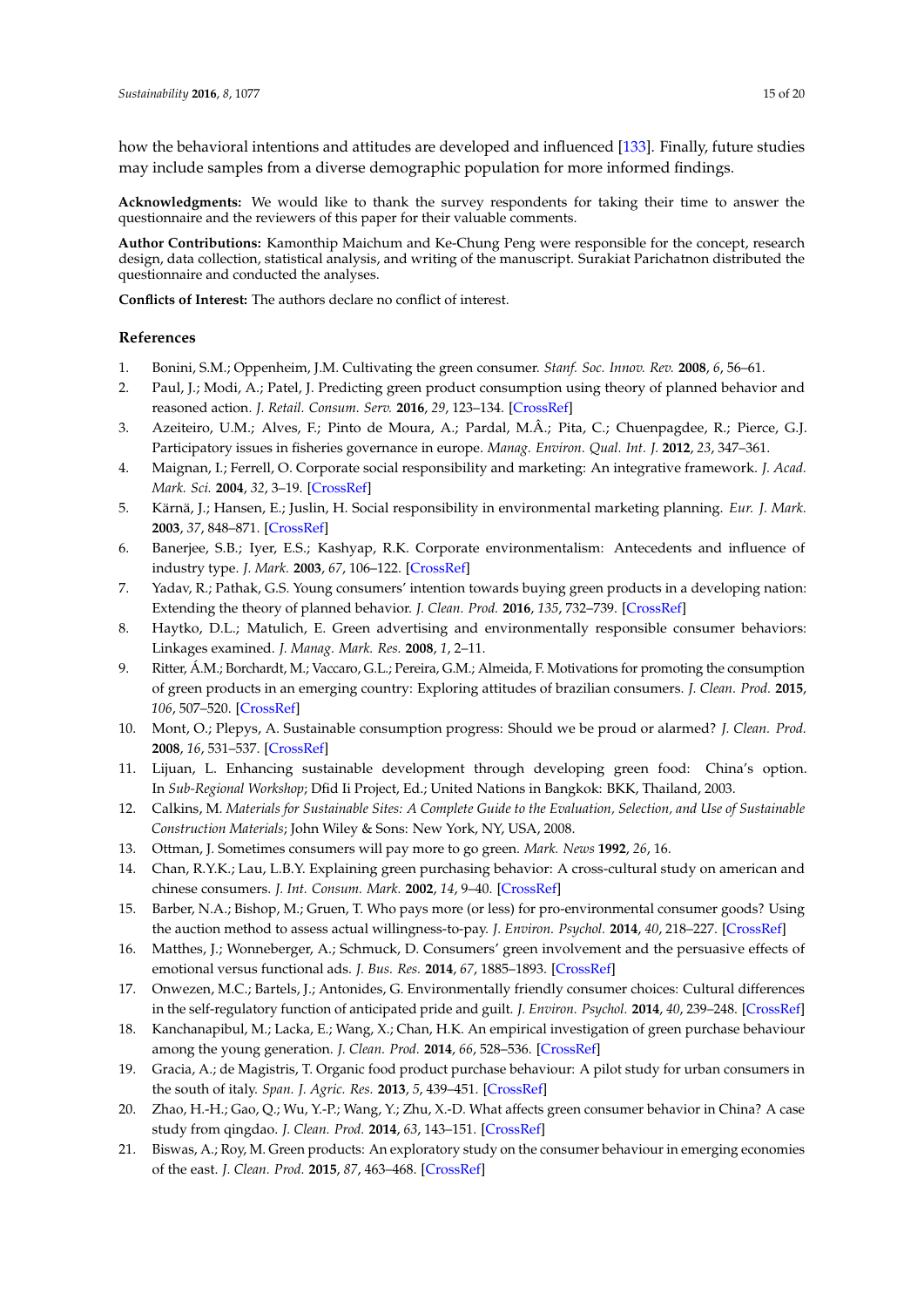- <span id="page-15-0"></span>22. Kumar, B. *Theory of Planned Behaviour Approach to Understand the Purchasing Behaviour for Environmentally Sustainable Products*; Indian Institute of Management Ahmedabad, Research and Publication Department: Ahmedabad, India, 2012.
- <span id="page-15-1"></span>23. Chairy, C. Spirituality, self-transcendence, and green purchase intention in college students. *J. Soc. Behav. Sci.* **2012**, *57*, 243–246. [\[CrossRef\]](http://dx.doi.org/10.1016/j.sbspro.2012.09.1181)
- <span id="page-15-2"></span>24. Tan, B.-C. The roles of knowledge, threat, and pce on green purchase behaviour. *Int. J. Bus. Manag.* **2011**, *6*, 14–27. [\[CrossRef\]](http://dx.doi.org/10.5539/ijbm.v6n12p14)
- <span id="page-15-3"></span>25. Nuttavuthisit, K.; Thøgersen, J. The importance of consumer trust for the emergence of a market for green products: The case of organic food. *J. Bus. Ethics* **2015**. [\[CrossRef\]](http://dx.doi.org/10.1007/s10551-015-2690-5)
- 26. Vongmahadlek, J. An empirical study on organic product purchasing behavior: A case study of thailand. *AU J. Manag.* **2012**, *10*, 31–39.
- <span id="page-15-4"></span>27. Arttachariya, P. Environmentalism and green purchasing behavior: A study on graduate students in Bangkok, Thailand. *BU Acad. Rev.* **2012**, *11*, 1–11.
- <span id="page-15-5"></span>28. Ajzen, I.; Manstead, A.S. Changing health-related behaviors: An approach based on the theory of planned behavior. In *The Scope of Social Psychology: Theory and Applications*; Psychology Press: New York, NY, USA, 2007.
- <span id="page-15-6"></span>29. Fishbein, M.; Ajzen, I. *Belief, Attitude, Intention and Behavior: An Introduction to Theory and Research*; Addison-Wesley Publishing Company: Reading, MA, USA, 1975.
- <span id="page-15-7"></span>30. Vazifehdoust, H.; Taleghani, M.; Esmaeilpour, F.; Nazari, K.; Khadang, M. Purchasing green to become greener: Factors influence consumers' green purchasing behavior. *Manag. Sci. Lett.* **2013**, *3*, 2489–2500. [\[CrossRef\]](http://dx.doi.org/10.5267/j.msl.2013.08.013)
- <span id="page-15-8"></span>31. Zakersalehi, M.; Zakersalehi, A. Consumers' attitude and purchasing intention toward green packaged foods: A malaysian perspective. In Proceedings of the 2012 International Conference on Economics, Marketing and Management, Hong Kong, China, 5–7 January 2012; Volume 28, pp. 1–5.
- <span id="page-15-9"></span>32. Gilg, A.; Barr, S.; Ford, N. Green consumption or sustainable lifestyles? Identifying the sustainable consumer. *Futures* **2005**, *37*, 481–504. [\[CrossRef\]](http://dx.doi.org/10.1016/j.futures.2004.10.016)
- <span id="page-15-10"></span>33. Ajzen, I.; Fishbein, M. Attitude-behavior relations: A theoretical analysis and review of empirical research. *Psychol. Bull.* **1977**, *84*, 888–918. [\[CrossRef\]](http://dx.doi.org/10.1037/0033-2909.84.5.888)
- <span id="page-15-11"></span>34. Weigel, R.H. Environmental attitudes and the prediction of behavior. In *Environmental Psychology: Directions and Perspectives*; Feimer, N.R., Geller, E.S., Eds.; Praeger: New York, NY, USA, 1983; pp. 257–287.
- <span id="page-15-12"></span>35. Ohtomo, S.; Hirose, Y. The dual-process of reactive and intentional decision-making involved in eco-friendly behavior. *J. Environ. Psychol.* **2007**, *27*, 117–125. [\[CrossRef\]](http://dx.doi.org/10.1016/j.jenvp.2007.01.005)
- <span id="page-15-13"></span>36. Scott, L.; Vigar-Ellis, D. Consumer understanding, perceptions and behaviours with regard to environmentally friendly packaging in a developing nation. *Int. J. Consum. Stud.* **2014**, *38*, 642–649. [\[CrossRef\]](http://dx.doi.org/10.1111/ijcs.12136)
- <span id="page-15-14"></span>37. Diamantopoulos, A.; Schlegelmilch, B.B.; Sinkovics, R.R.; Bohlen, G.M. Can socio-demographics still play a role in profiling green consumers? A review of the evidence and an empirical investigation. *J. Bus. Res.* **2003**, *56*, 465–480. [\[CrossRef\]](http://dx.doi.org/10.1016/S0148-2963(01)00241-7)
- <span id="page-15-15"></span>38. Vega-Zamora, M.; Parras-Rosa, M.; Murgado-Armenteros, E.M.; Torres-Ruiz, F.J. A powerful word: The influence of the term 'organic' on perceptions and beliefs concerning food. *Int. Food Agribus. Manag. Rev.* **2013**, *16*, 51–76.
- 39. Arslan, T.; Yilmaz, V.; Aksoy, H. Structural equation model for environmentally conscious purchasing behavior. *Int. J. Environ. Res.* **2012**, *6*, 323–334.
- 40. Franzen, A.; Meyer, R. Environmental attitudes in cross-national perspective: A multilevel analysis of the issp 1993 and 2000. *Eur. Sociol. Rev.* **2010**, *26*, 219–234. [\[CrossRef\]](http://dx.doi.org/10.1093/esr/jcp018)
- <span id="page-15-16"></span>41. Sidique, S.F.; Lupi, F.; Joshi, S.V. The effects of behavior and attitudes on drop-off recycling activities. *Resour. Conserv. Recycl.* **2010**, *54*, 163–170. [\[CrossRef\]](http://dx.doi.org/10.1016/j.resconrec.2009.07.012)
- <span id="page-15-17"></span>42. National Statistics Office (NSO). *The 2015 Household Socio-Economic Survey Whole Kingdom*; NSO: Bangkok, Thailand, 2016.
- <span id="page-15-18"></span>43. Teerachote, C.; Kessomboom, P.; Rattanasiri, A.; Koju, R. Improving health consciousness and life skills in young people through peer-leadership in thailand. *Kathmandu Univ. Med. J.* **2014**, *11*, 41–44. [\[CrossRef\]](http://dx.doi.org/10.3126/kumj.v11i1.11025)
- <span id="page-15-19"></span>44. Srivastava, S.K. Green supply-chain management: A state-of-the-art literature review. *Int. J. Manag. Rev.* **2007**, *9*, 53–80. [\[CrossRef\]](http://dx.doi.org/10.1111/j.1468-2370.2007.00202.x)
- <span id="page-15-20"></span>45. Soonthonsmai, V. Environmental or Green Marketing as Global Competitive Edge: Concept, Synthesis, and Implication. In Proceedings of the EABR (Business) and ETLC (Teaching) Conference, Venice, Italy, 4–7 June 2007.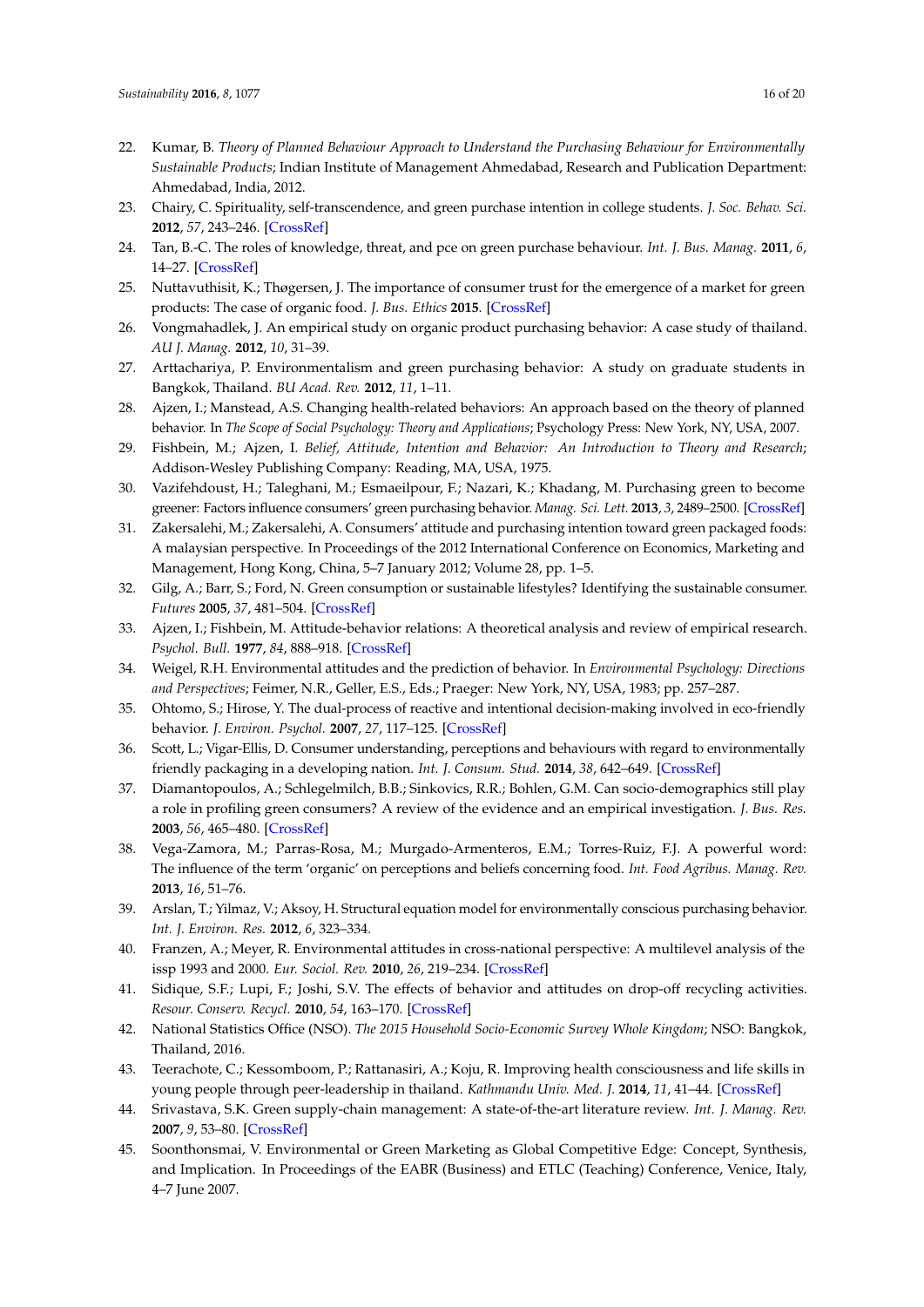- <span id="page-16-0"></span>46. Azeiteiro, U.M.; Alves, F.; Pinto de Moura, A.; Pardal, M.Â.; Pinto de Moura, A.; Cunha, L.M.; Castro-Cunha, M.; Costa Lima, R. A comparative evaluation of women's perceptions and importance of sustainability in fish consumption: An exploratory study among light consumers with different education levels. *Manag. Environ. Qual. Int. J.* **2012**, *23*, 451–461.
- <span id="page-16-1"></span>47. Roman, T.; Bostan, I.; Manolică, A.; Mitrica, I. Profile of green consumers in romania in light of sustainability challenges and opportunities. *Sustainability* **2015**, *7*, 6394–6411. [\[CrossRef\]](http://dx.doi.org/10.3390/su7066394)
- <span id="page-16-2"></span>48. Chen, A.; Peng, N. Green hotel knowledge and tourists' staying behavior. *Ann. Tour. Res.* **2012**, *39*, 2211–2216. [\[CrossRef\]](http://dx.doi.org/10.1016/j.annals.2012.07.003)
- <span id="page-16-3"></span>49. Klopping, I.M.; McKinney, E. Extending the technology acceptance model and the task-technology fit model to consumer e-commerce. *Inform. Technol. Learn. Perform. J.* **2004**, *22*, 35.
- <span id="page-16-4"></span>50. Ajzen, I. From intentions to actions: A theory of planned behavior. In *Action Control*; Kuhl, J., Beckmann, J., Eds.; Springer: Berlin/Heidelberg, Germany, 1985; pp. 11–39.
- <span id="page-16-5"></span>51. Ajzen, I.; Madden, T.J. Prediction of goal-directed behavior: Attitudes, intentions, and perceived behavioral control. *J. Exp. Soc. Psychol.* **1986**, *22*, 453–474. [\[CrossRef\]](http://dx.doi.org/10.1016/0022-1031(86)90045-4)
- <span id="page-16-6"></span>52. Fielding, K.S.; McDonald, R.; Louis, W.R. Theory of planned behaviour, identity and intentions to engage in environmental activism. *J. Environ. Psychol.* **2008**, *28*, 318–326. [\[CrossRef\]](http://dx.doi.org/10.1016/j.jenvp.2008.03.003)
- <span id="page-16-7"></span>53. Collins, S.E.; Carey, K.B. The theory of planned behavior as a model of heavy episodic drinking among college students. *Psychol. Addict. Behav.* **2007**, *21*, 498–507. [\[CrossRef\]](http://dx.doi.org/10.1037/0893-164X.21.4.498) [\[PubMed\]](http://www.ncbi.nlm.nih.gov/pubmed/18072832)
- <span id="page-16-8"></span>54. Patch, C.S.; Tapsell, L.C.; Williams, P.G. Attitudes and intentions toward purchasing novel foods enriched with omega-3 fatty acids. *J. Nutr. Educ. Behav.* **2005**, *37*, 235–241. [\[CrossRef\]](http://dx.doi.org/10.1016/S1499-4046(06)60277-7)
- <span id="page-16-9"></span>55. Liobikienė, G.; Mandravickaitė, J.; Bernatonienė, J. Theory of planned behavior approach to understand the green purchasing behavior in the EU: A cross-cultural study. *Ecol. Econ.* **2016**, *125*, 38–46. [\[CrossRef\]](http://dx.doi.org/10.1016/j.ecolecon.2016.02.008)
- <span id="page-16-10"></span>56. Ajzen, I. Perceived behavioral control, self-efficacy, locus of control, and the theory of planned behavior. *J. Appl. Soc. Psychol.* **2002**, *32*, 665–683. [\[CrossRef\]](http://dx.doi.org/10.1111/j.1559-1816.2002.tb00236.x)
- <span id="page-16-11"></span>57. Han, H.; Hsu, L.-T.J.; Sheu, C. Application of the theory of planned behavior to green hotel choice: Testing the effect of environmental friendly activities. *Tour. Manag.* **2010**, *31*, 325–334. [\[CrossRef\]](http://dx.doi.org/10.1016/j.tourman.2009.03.013)
- <span id="page-16-12"></span>58. Rezai, G.; Teng, P.K.; Mohamed, Z.; Shamsudin, M.N. Consumers' awareness and consumption intention towards green foods. *Afr. J. Bus. Manag.* **2012**, *6*, 4496–4503.
- <span id="page-16-13"></span>59. Jones, P.; Comfort, D.; Hillier, D. Sustainability in the global shop window. *Int. J. Retail Distrib. Manag.* **2011**, *39*, 256–271. [\[CrossRef\]](http://dx.doi.org/10.1108/09590551111117536)
- <span id="page-16-14"></span>60. Sutton, P. A perspective on environmental sustainability. In *Paper on the Victorian Commissioner for Environmental Sustainability*; RSTI Publications, Inc.: Melbourne, Victoria, Australia, 2004; pp. 1–32.
- <span id="page-16-15"></span>61. Fazio, R.H. Attitudes as object-evaluation associations: Determinants, consequences, and correlates of attitude accessibility. *Attitude Strength Anteced. Conseq.* **1995**, *4*, 247–282.
- <span id="page-16-16"></span>62. Bonne, K.; Vermeir, I.; Bergeaud-Blackler, F.; Verbeke, W. Determinants of halal meat consumption in france. *Br. Food J.* **2007**, *109*, 367–386. [\[CrossRef\]](http://dx.doi.org/10.1108/0070700710746786)
- 63. Schiffman, L.G.; Kanuk, L.L. *Purchasing Behavior*; Pearson Prentice Hall: Upper Saddle River, NJ, USA, 2007.
- <span id="page-16-17"></span>64. Eagly, A.H.; Chaiken, S. Attitude strength, attitude structure, and resistance to change. *Attitude Strength Anteced. Conseq.* **1995**, *4*, 413–432.
- <span id="page-16-18"></span>65. Irland, L.C. Wood producers face green marketing era: Environmentally sound products. *Wood Technol.* **1993**, *120*, 34–36.
- <span id="page-16-19"></span>66. Tsen, C.-H.; Phang, G.; Hasan, H.; Buncha, M.R. Going green: A study of consumers' willingness to pay for green products in kota kinabalu. *Int. J. Bus. Soc.* **2006**, *7*, 40–54.
- <span id="page-16-20"></span>67. Mostafa, M.M. A hierarchical analysis of the green consciousness of the egyptian consumer. *Psychol. Mark.* **2007**, *24*, 445–473. [\[CrossRef\]](http://dx.doi.org/10.1002/mar.20168)
- <span id="page-16-21"></span>68. Ajzen, I. Theories of cognitive self-regulation the theory of planned behavior. *Organ. Behav. Hum. Decis. Process.* **1991**, *50*, 179–211. [\[CrossRef\]](http://dx.doi.org/10.1016/0749-5978(91)90020-T)
- <span id="page-16-22"></span>69. Hee, S. Relationships among attitudes and subjective norm: Testing the theory of reasoned action cultures. *Commun. Stud.* **2000**, *51*, 162–175.
- <span id="page-16-23"></span>70. Zukin, S.; Maguire, J.S. Consumers and consumption. *Annu. Rev. Sociol.* **2004**, *30*, 173–197. [\[CrossRef\]](http://dx.doi.org/10.1146/annurev.soc.30.012703.110553)
- <span id="page-16-24"></span>71. Wiriyapinit, M. Is thai culture the right culture for knowledge management?: An exploratory case study research. *Chulalongkorn Rev.* **2007**, *74*, 80–90.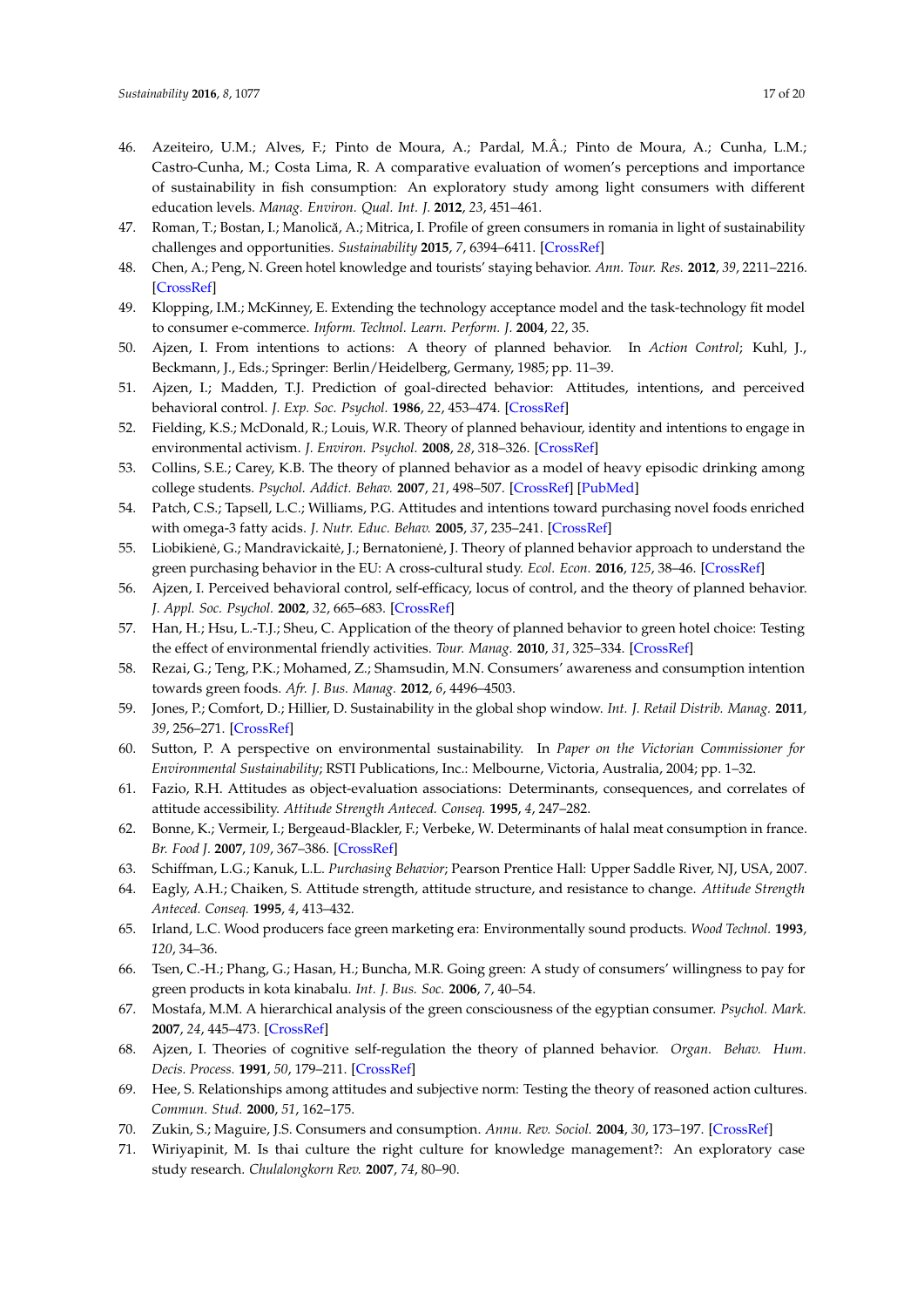- <span id="page-17-0"></span>72. Dean, M.; Raats, M.M.; Shepherd, R. The role of self-identity, past behavior, and their interaction in predicting intention to purchase fresh and processed organic food. *J. Appl. Soc. Psychol.* **2012**, *42*, 669–688. [\[CrossRef\]](http://dx.doi.org/10.1111/j.1559-1816.2011.00796.x)
- <span id="page-17-1"></span>73. Chen, M.-F.; Tung, P.-J. Developing an extended theory of planned behavior model to predict consumers' intention to visit green hotels. *Int. J. Hosp. Manag.* **2014**, *36*, 221–230. [\[CrossRef\]](http://dx.doi.org/10.1016/j.ijhm.2013.09.006)
- <span id="page-17-2"></span>74. Teng, Y.-M.; Wu, K.-S.; Liu, H.-H. Integrating altruism and the theory of planned behavior to predict patronage intention of a green hotel. *J. Hosp. Tour. Res.* **2013**. [\[CrossRef\]](http://dx.doi.org/10.1177/1096348012471383)
- <span id="page-17-3"></span>75. Zhou, Y.; Thøgersen, J.; Ruan, Y.; Huang, G. The moderating role of human values planned behaviour: The case of chinese consumers' intention to buy organic food. *J. Consum. Mark.* **2013**, *30*, 335–344. [\[CrossRef\]](http://dx.doi.org/10.1108/JCM-02-2013-0482)
- <span id="page-17-4"></span>76. Li, H.; Daugherty, T.; Biocca, F. Impact of 3-D advertising on product knowledge, brand attitude, and purchase intention: The mediating role of presence. *J. Advert.* **2002**, *31*, 43–57. [\[CrossRef\]](http://dx.doi.org/10.1080/00913367.2002.10673675)
- <span id="page-17-5"></span>77. Olsen, S.O. Antecedents of seafood consumption behavior: An overview. *J. Aquat. Food Prod. Technol.* **2004**, *13*, 79–91. [\[CrossRef\]](http://dx.doi.org/10.1300/J030v13n03_08)
- <span id="page-17-6"></span>78. Baker, E.W.; Al-Gahtani, S.S.; Hubona, G.S. The effects of gender and age on new technology implementation in a developing country: Testing the theory of planned behavior (TPB). *Inform. Technol. People* **2007**, *20*, 352–375. [\[CrossRef\]](http://dx.doi.org/10.1108/09593840710839798)
- <span id="page-17-7"></span>79. Taylor, S.; Todd, P. Decomposition and crossover effects in the theory of planned behavior: A study of consumer adoption intentions. *Int. J. Res. Mark.* **1995**, *12*, 137–155. [\[CrossRef\]](http://dx.doi.org/10.1016/0167-8116(94)00019-K)
- <span id="page-17-8"></span>80. Thøgersen, J. Consumer decision-making with regard to organic food products: Results from the condor project. In Proceedings of the Traditional Food Processing and Technological Innovation Conference, Faro, Portugal, 26 May 2006.
- <span id="page-17-9"></span>81. Tarkiainen, A.; Sundqvist, S. Subjective norms, attitudes and intentions of finnish consumers in buying organic food. *Br. Food J.* **2005**, *107*, 808–822. [\[CrossRef\]](http://dx.doi.org/10.1108/00070700510629760)
- <span id="page-17-10"></span>82. Moser, A.K. Thinking green, buying green? Drivers of pro-environmental purchasing behavior. *J. Consum. Mark.* **2015**, *32*, 167–175. [\[CrossRef\]](http://dx.doi.org/10.1108/JCM-10-2014-1179)
- <span id="page-17-11"></span>83. Alibeli, M.A.; Johnson, C. Environmental concern: A cross national analysis. *J. Int. Cross-Cult. Stud.* **2009**, *3*, 1–10.
- <span id="page-17-12"></span>84. Aman, A.L.; Harun, A.; Hussein, Z. The influence of environmental knowledge and concern on green purchase intention the role of attitude as a mediating variable. *Br. J. Arts Soc. Sci.* **2012**, *7*, 145–167.
- <span id="page-17-13"></span>85. Hutchins, R.K.; Greenhalgh, L. Organic confusion: Sustaining competitive advantage. *Br. Food J.* **1997**, *99*, 336–338. [\[CrossRef\]](http://dx.doi.org/10.1108/00346659510103584)
- <span id="page-17-14"></span>86. Davies, A.; Titterington, A.J.; Cochrane, C. Who buys organic food? A profile of the purchasers of organic food in northern ireland. *Br. Food J.* **1995**, *97*, 17–23. [\[CrossRef\]](http://dx.doi.org/10.1108/00070709510104303)
- <span id="page-17-15"></span>87. Albayrak, T.; Aksoy, S.; Caber, M. The effect of environmental concern and scepticism on green purchase behaviour. *Mark. Intell. Plan.* **2013**, *31*, 27–39. [\[CrossRef\]](http://dx.doi.org/10.1108/02634501311292902)
- <span id="page-17-16"></span>88. Irawan, R.; Darmayanti, D. The influence factors of green purchasing behavior: A study of university students in Jakarta. In Proceedings of the 6th Asian Business Research Conference, Bangkok, Thailand, 8–10 April 2012; pp. 1–11.
- <span id="page-17-17"></span>89. Hanson, C.B. Environmental concern, attitude toward green corporate practices, and green consumer behavior in the United States and Canada. *ASBBS E J.* **2013**, *9*, 62.
- <span id="page-17-18"></span>90. Bamberg, S. How does environmental concern influence specific environmentally related behaviors? A new answer to an old question. *J. Environ. Psychol.* **2003**, *23*, 21–32. [\[CrossRef\]](http://dx.doi.org/10.1016/S0272-4944(02)00078-6)
- <span id="page-17-19"></span>91. Hartmann, P.; Apaolaza-Ibáñez, V. Consumer attitude and purchase intention toward green energy brands: The roles of psychological benefits and environmental concern. *J. Bus. Res.* **2012**, *65*, 1254–1263. [\[CrossRef\]](http://dx.doi.org/10.1016/j.jbusres.2011.11.001)
- <span id="page-17-20"></span>92. Taufique, K.M.R.; Siwar, C.; Chamhuri, N.; Sarah, F.H. Integrating general environmental knowledge and eco-label knowledge in understanding ecologically conscious consumer behavior. *Procedia Econ. Financ.* **2016**, *37*, 39–45. [\[CrossRef\]](http://dx.doi.org/10.1016/S2212-5671(16)30090-9)
- <span id="page-17-21"></span>93. Fryxell, G.E.; Lo, C.W. The influence of environmental knowledge and values on managerial behaviours on behalf of the environment: An empirical examination of managers in china. *J. Bus. Ethics* **2003**, *46*, 45–69. [\[CrossRef\]](http://dx.doi.org/10.1023/A:1024773012398)
- <span id="page-17-22"></span>94. Hill, H.; Lynchehaun, F. Organic milk: Attitudes and consumption patterns. *Br. Food J.* **2002**, *104*, 526–542. [\[CrossRef\]](http://dx.doi.org/10.1108/00070700210434570)
- <span id="page-17-23"></span>95. Lee, N.; Choi, Y.J.; Youn, C.; Lee, Y. Does green fashion retailing make consumers more eco-friendly? The influence of green fashion products and campaigns on green consciousness and behavior. *Cloth. Text. Res. J.* **2012**, *30*, 67–82. [\[CrossRef\]](http://dx.doi.org/10.1177/0887302X12446065)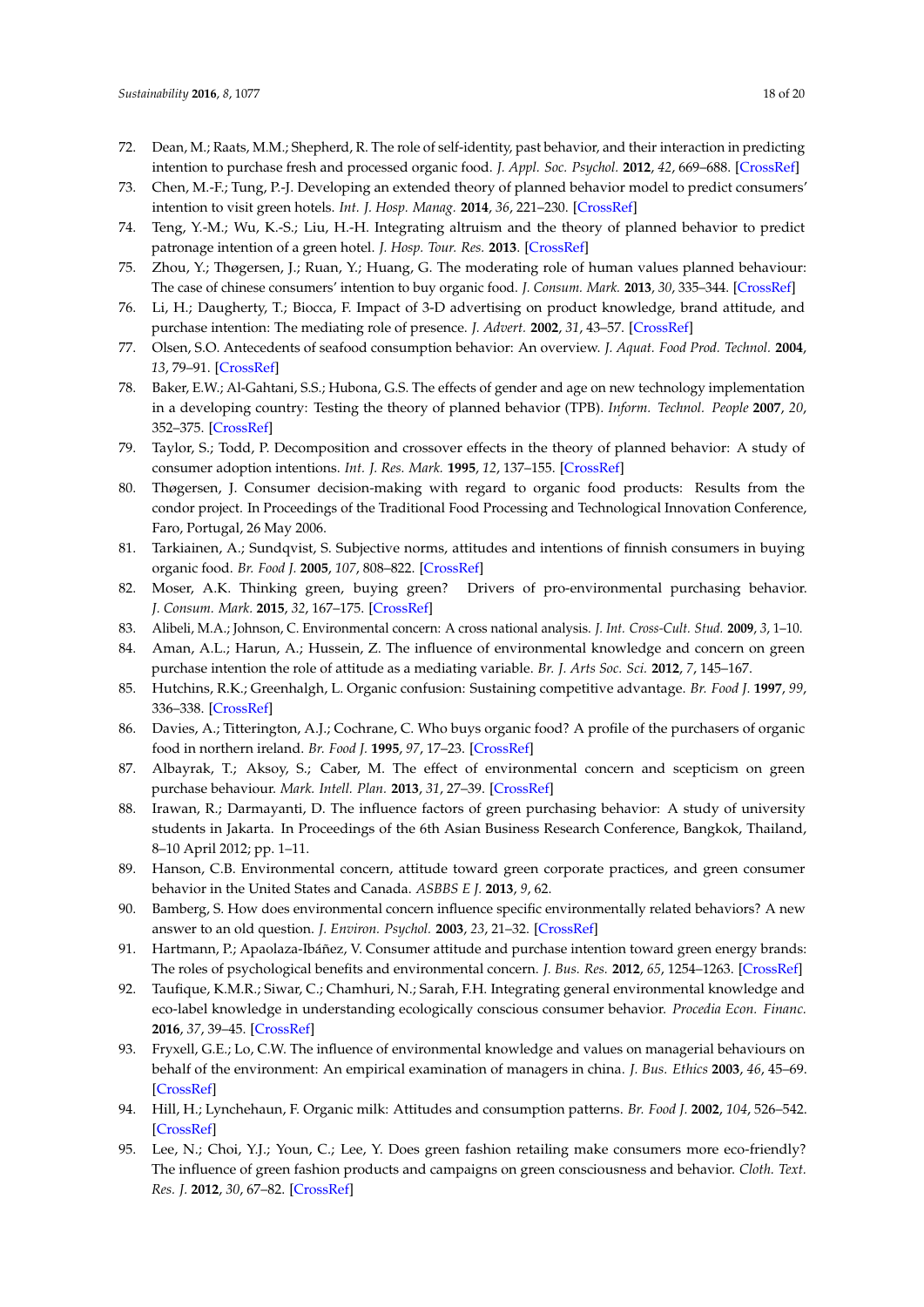- <span id="page-18-0"></span>96. Mahesh, N.; Ganapathi, R. Influence of consumer's socio-economic characteristics and attitude on purchase intention of green products. *Int. J. Bus. Manag.* **2012**, *4*, 33–37.
- <span id="page-18-1"></span>97. Wang, P.; Liu, Q.; Qi, Y. Factors influencing sustainable consumption behaviors: A survey of the rural residents in China. *J. Clean. Prod.* **2014**, *63*, 152–165. [\[CrossRef\]](http://dx.doi.org/10.1016/j.jclepro.2013.05.007)
- 98. Vicente-Molina, M.A.; Fernández-Sáinz, A.; Izagirre-Olaizola, J. Environmental knowledge and other variables affecting pro-environmental behaviour: Comparison of university students from emerging and advanced countries. *J. Clean. Prod.* **2013**, *61*, 130–138. [\[CrossRef\]](http://dx.doi.org/10.1016/j.jclepro.2013.05.015)
- <span id="page-18-2"></span>99. Mostafa, M.M. Shades of green: A psychographic segmentation of the green consumer in kuwait using self-organizing maps. *Expert Syst. Appl.* **2009**, *36*, 11030–11038. [\[CrossRef\]](http://dx.doi.org/10.1016/j.eswa.2009.02.088)
- <span id="page-18-3"></span>100. Bradley, J.C.; Waliczek, T.M.; Zajicek, J.M. Relationship between environmental knowledge and environmental attitude of high school students. *J. Environ. Educ.* **2010**, *30*, 17–21. [\[CrossRef\]](http://dx.doi.org/10.1080/00958969909601873)
- <span id="page-18-4"></span>101. Moorman, C.; Diehl, K.; Brinberg, D.; Kidwell, B. Subjective knowledge, search locations, and consumer choice. *J. Consum. Res.* **2004**, *31*, 673–680. [\[CrossRef\]](http://dx.doi.org/10.1086/425102)
- <span id="page-18-5"></span>102. Yang, Z.J.; Kahlor, L. What, me worry? The role of affect in information seeking and avoidance. *Sci. Commun.* **2013**, *35*, 189–212. [\[CrossRef\]](http://dx.doi.org/10.1177/1075547012441873)
- <span id="page-18-6"></span>103. Kim, Y.; Yun, S.; Lee, J. Can companies induce sustainable consumption? The impact of knowledge and social embeddedness on airline sustainability programs in the us. *Sustainability* **2014**, *6*, 3338–3356. [\[CrossRef\]](http://dx.doi.org/10.3390/su6063338)
- <span id="page-18-7"></span>104. Chan, R.Y. Determinants of Chinese consumers' green purchase behavior. *Psychol. Mark.* **2001**, *18*, 389–413. [\[CrossRef\]](http://dx.doi.org/10.1002/mar.1013)
- <span id="page-18-8"></span>105. Hedlund, T. The impact of values, environmental concern, and willingness to accept economic sacrifices to protect the environment on tourists' intentions to buy ecologically sustainable tourism alternatives. *Tour. Hosp. Res.* **2011**, *11*, 278–288. [\[CrossRef\]](http://dx.doi.org/10.1177/1467358411423330)
- 106. Han, H.; Kim, Y. An investigation of green hotel customers' decision formation: Developing an extended model of the theory of planned behavior. *Int. J. Hosp. Manag.* **2010**, *29*, 659–668. [\[CrossRef\]](http://dx.doi.org/10.1016/j.ijhm.2010.01.001)
- <span id="page-18-9"></span>107. Alwitt, L.F.; Pitts, R.E. Predicting purchase intentions for an environmentally sensitive product. *J. Consum. Psychol.* **1996**, *5*, 49–64. [\[CrossRef\]](http://dx.doi.org/10.1207/s15327663jcp0501_03)
- <span id="page-18-10"></span>108. Szolnoki, G.; Hoffmann, D. Online, face-to-face and telephone surveys—Comparing different sampling methods in wine consumer research. *Wine Econ. Policy* **2013**, *2*, 57–66. [\[CrossRef\]](http://dx.doi.org/10.1016/j.wep.2013.10.001)
- <span id="page-18-12"></span><span id="page-18-11"></span>109. Kinnear, T.; Taylor, J. *Marketing Research: An Applied Research*; McGraw Hill: New York, NY, USA, 1996.
- 110. Nunnally, J.C.; Bernstein, I. Elements of statistical description and estimation. In *Psychometric Theory*, 3rd ed.; Nunnally, J.C., Bernstein, I.H., Eds.; McGraw Hill: New York, NY, USA, 1994.
- <span id="page-18-13"></span>111. Charter, M. *Greener Marketing: A Global Perspective on Greening Marketing Practice*; Greenleaf Publishing: Sheffield, UK, 1999.
- <span id="page-18-14"></span>112. Mostafa, M.M. Antecedents of Egyptian consumers' green purchase intentions: A hierarchical multivariate regression model. *J. Int. Consum. Mark.* **2006**, *19*, 97–126. [\[CrossRef\]](http://dx.doi.org/10.1300/J046v19n02_06)
- <span id="page-18-15"></span>113. Armitage, C.J.; Conner, M. Efficacy of the theory of planned behaviour: A meta-analytic review. *Br. J. Soc. Psychol.* **2001**, *40*, 471–499. [\[CrossRef\]](http://dx.doi.org/10.1348/014466601164939) [\[PubMed\]](http://www.ncbi.nlm.nih.gov/pubmed/11795063)
- <span id="page-18-16"></span>114. Kilbourne, W.; Pickett, G. How materialism affects environmental beliefs, concern, and environmentally responsible behavior. *J. Bus. Res.* **2008**, *61*, 885–893. [\[CrossRef\]](http://dx.doi.org/10.1016/j.jbusres.2007.09.016)
- <span id="page-18-17"></span>115. Chang, H.H.; Chen, S.W. The impact of online store environment cues on purchase intention: Trust and perceived risk as a mediator. *Online Inform. Rev.* **2008**, *32*, 818–841. [\[CrossRef\]](http://dx.doi.org/10.1108/14684520810923953)
- <span id="page-18-18"></span>116. Malhotra, N.K. Questionnaire design and scale development. In *The Handbook of Marketing Research: Uses, Misuses, and Future Advances*; SAGE Publications, Inc.: Thousand Oaks, CA, USA, 2006; pp. 176–202.
- <span id="page-18-19"></span>117. Chen, Y.-S.; Lin, C.-Y.; Weng, C.-S. The influence of environmental friendliness on green trust: The mediation effects of green satisfaction and green perceived quality. *Sustainability* **2015**, *7*, 10135–10152. [\[CrossRef\]](http://dx.doi.org/10.3390/su70810135)
- <span id="page-18-20"></span>118. Tang, M.-L. Evaluating green hotels in taiwan from the consumer's perspective. *Int. J. Manag. Res. Bus. Strategy* **2015**, *4*, 1–15.
- <span id="page-18-21"></span>119. Hair, J.; Anderson, R.; Tatham, R.; Black, W. Conjoint analysis. In *Multivariate Data Analysis*; Pearson Education: Upper Saddle River, NJ, USA, 1998; pp. 387–441.
- <span id="page-18-22"></span>120. Steiger, J.H. Understanding the limitations of global fit assessment in structural equation modeling. *Personal. Individ. Differ.* **2007**, *42*, 893–898. [\[CrossRef\]](http://dx.doi.org/10.1016/j.paid.2006.09.017)
- <span id="page-18-23"></span>121. Tabachnick, B.G.; Fidell, L.S.; Osterlind, S.J. *Using Multivariate Statistics*; Pearson Education: Upper Saddle River, NJ, USA, 2001.